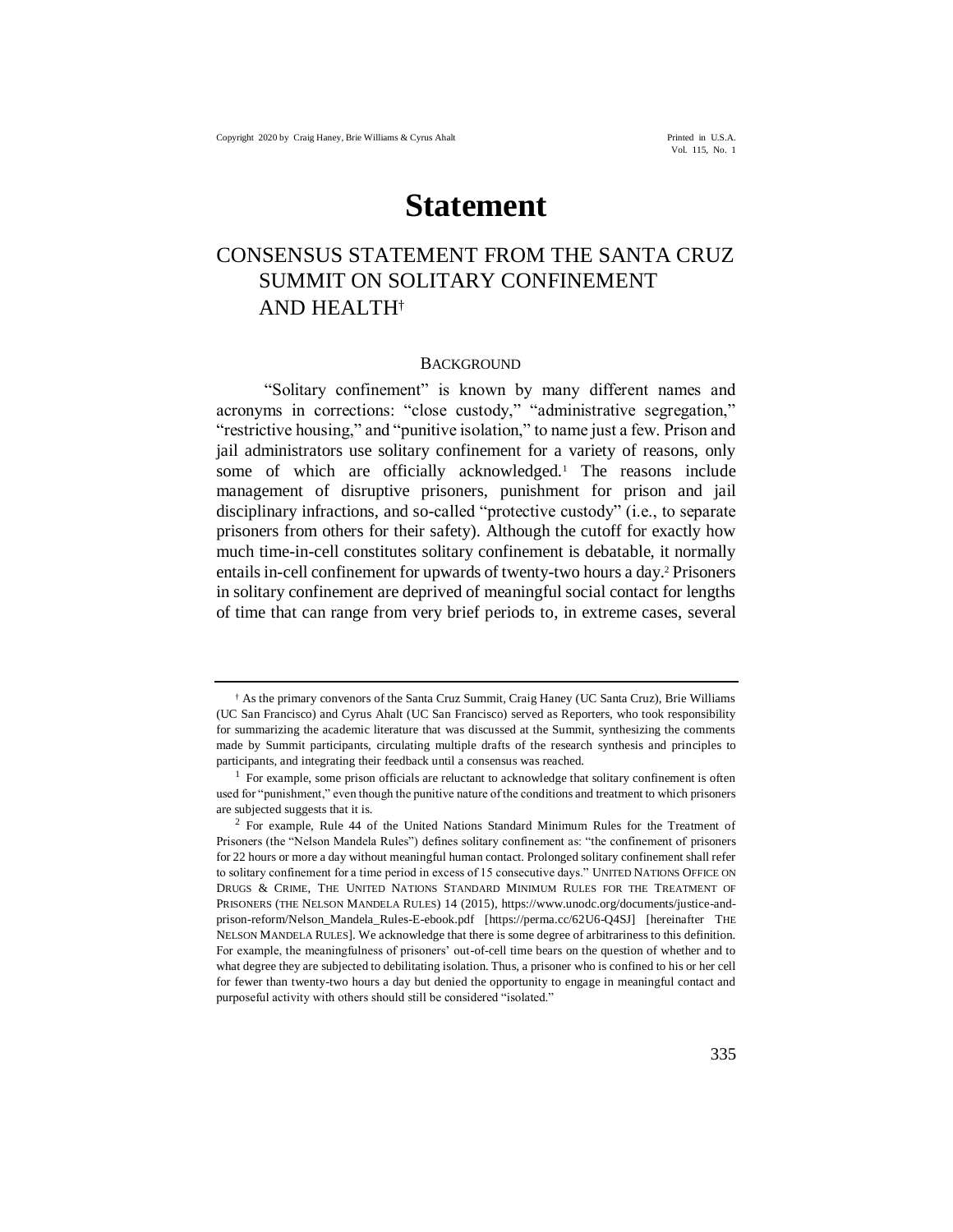decades.<sup>3</sup> The number of persons in solitary confinement worldwide is difficult to reliably calculate. However, in 2014, it was estimated that in the United States alone 80,000 or more persons were held in solitary confinement in the nation's jails and prisons on any given day.<sup>4</sup>

<span id="page-1-0"></span>The deprivation of meaningful social contact and interaction that occurs in solitary confinement is a form of trauma and the resulting harm has been well documented. Solitary confinement has been linked to a host of negative psychological and physical symptoms and problematic behaviors, including: anxiety, depression, ruminations, irritability and anger, paranoia, disturbed sleep and appetite, cognitive impairment, social withdrawal, cardiovascular disease, impaired vision, self-harm, and suicide.<sup>5</sup> These adverse effects may

<sup>&</sup>lt;sup>3</sup> Although comprehensive data on the number of persons confined in solitary confinement for a decade or more in the United States are difficult to obtain, there are a number of well-known examples. In a lawsuit challenging long-term solitary confinement at California's Pelican Bay, it was determined that more than half the population at the prison (over 500 prisoners) had been there for more than ten years and nearly 100 had been there for over twenty years. Plaintiffs' Second Amended Complaint at 1, Ashker v. Brown, No. 4:09-cv-05796 (N.D. Cal. Sept. 10, 2012). In *Johnson v. Wetzel*, Chief Judge Christopher Conner ordered the release of sixty-four-year-old Pennsylvania prisoner Arthur Johnson, writing, "For the past thirty-six years, the Department [of Corrections] has held Mr. Johnson in solitary confinement—his entire existence restricted, for at least twenty-three hours per day, to an area smaller than the average horse stall. Astoundingly, Mr. Johnson continues to endure this compounding punishment, despite the complete absence of major disciplinary infractions for more than a quarter century." 209 F. Supp. 3d 766, 770 (M.D. Pa. 2016). Perhaps the best known of these cases involved the "Angola Three"—Robert King, Herman Wallace, and Albert Woodfox—who were held in solitary confinement in Louisiana's notorious Angola prison for several decades. The last one of the men to be released, Mr. Woodfox, served more than forty-three years in isolation. David Cole, *Albert Woodfox's Forty Years in Solitary Confinement*, NEW YORKER (June 16, 2015), https://www.newyorker.com/news/news-desk/albert-woodfoxs-forty-years-in-solitary-confinement [https://perma.cc/C59C-46TK]. *See generally* ALBERT WOODFOX WITH LESLIE GEORGE, SOLITARY (2019) (describing his time in solitary).

<sup>4</sup> For example, one national survey of prison administrators who reported figures for their jurisdictions concluded that "it is fair to estimate that some 80,000-100,000 people were in restricted housing in prisons in the fall of 2014." ASS'N OF STATE CORR. ADM'RS & THE LIMAN PROGRAM, YALE LAW SCH., TIME-IN-CELL: THE ASCA-LIMAN 2014 NATIONAL SURVEY OF ADMINISTRATIVE SEGREGATION IN PRISON 10 (2015), https://law.yale.edu/sites/default/files/area/center/liman/document/time-in-cell\_combined\_ web\_august\_2015.pdf [https://perma.cc/D5MZ-ESFP] [hereinafter 2015 ASCA-LIMAN REPORT]. Reflecting the current movement toward curbing and reforming the use of solitary confinement, subsequent surveys by the same researchers indicated that the number of persons in restrictive housing in the United States was declining overall. For example, by the fall of 2017, the number had been reduced to approximately 61,000. THE ASS'N OF STATE CORR. ADM'RS & THE LIMAN CTR. FOR PUB. INTEREST LAW AT YALE LAW SCH., REFORMING RESTRICTIVE HOUSING: THE 2018 ASCA-LIMAN NATIONWIDE SURVEY OF OF TIME-IN-CELL (2018), https://law.yale.edu/sites/default/files/documents/pdf/Liman/asca\_liman\_2018\_restrictive\_housi

ng\_revised\_sept\_25\_2018\_-\_embargoed\_unt.pdf [https://perma.cc/AHW3-PHW5]. 5 *See, e.g.*, SHARON SHALEV, A SOURCEBOOK ON SOLITARY CONFINEMENT 15–17 (2008), http://solitaryconfinement.org/uploads/sourcebook\_web.pdf [https://perma.cc/5MGS-3F7R]; Bruce A.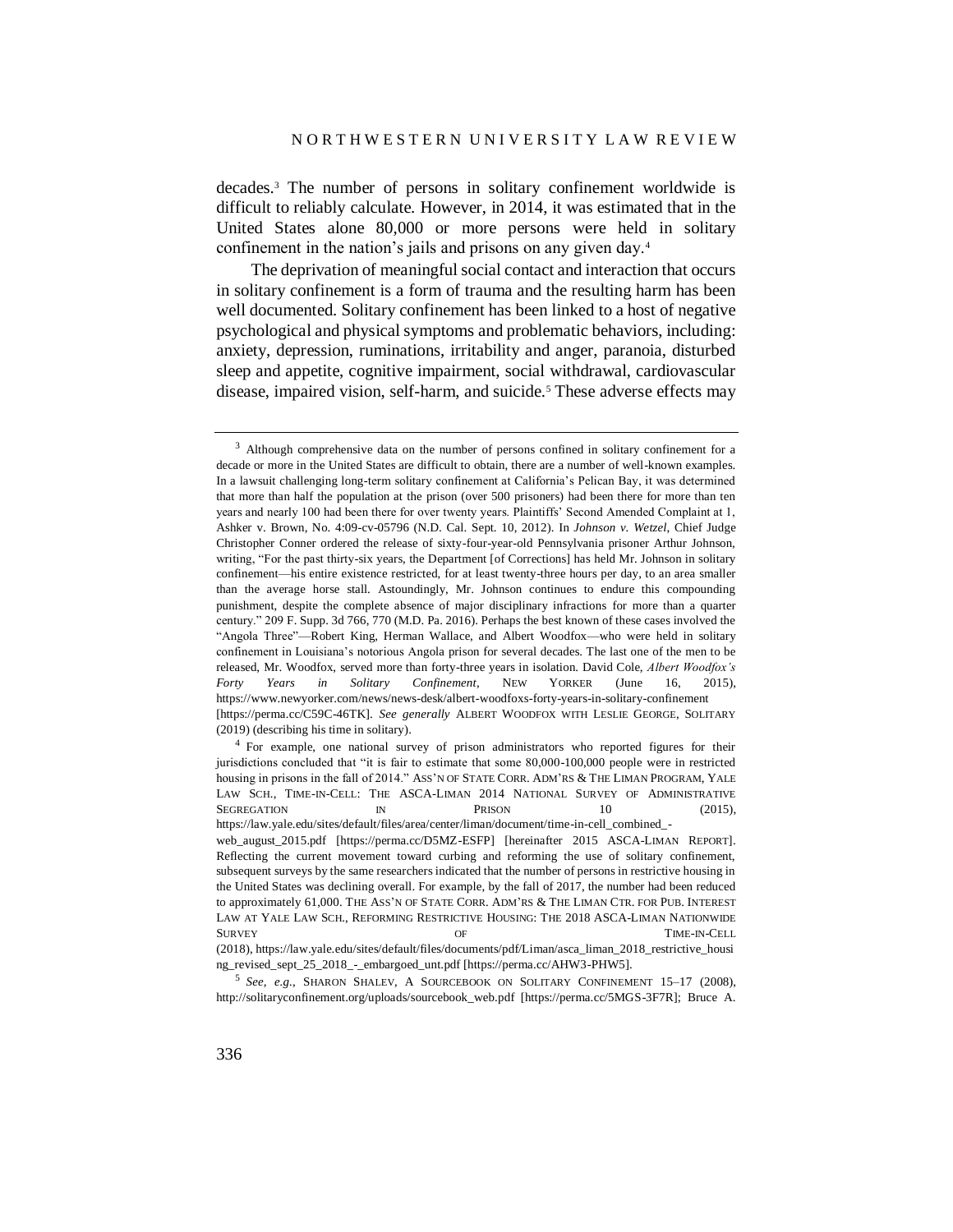persist after a person's time in solitary confinement has ended, and some of them may prove fatal. For example, a study conducted in the New York City jail system found that fewer than 10% of the population was held in solitary confinement, yet these persons accounted for over 50% of all documented acts of self-harm, and 45% of potentially fatal acts of self-harm.<sup>6</sup>

Although the absence of meaningful social contact is the essence of solitary confinement, the painfulness and potential harm of the experience is compounded by other forms of deprivation. Prisoners in solitary confinement are deprived of access to positive environmental stimulation, meaningful recreation, programming, treatment, contact visits, and other aspects of everyday prison life that are essential to health and rehabilitation. In many instances, solitary confinement is punitively and forcefully imposed. In addition, the atmosphere inside jail and prison isolation units is often hostile, adding to its stressfulness.<sup>7</sup>

The literature documenting the serious adverse consequences that often result from solitary confinement is robust and theoretically well grounded.<sup>8</sup>

<sup>6</sup> Fatos Kaba, Andrea Lewis, Sarah Glowa-Kollisch, James Hadler, David Lee, Howard Alper, Daniel Selling, Ross MacDonald, Angela Solimo, Amanda Parsons & Homer Venters, *Solitary Confinement and Risk of Self-Harm Among Jail Inmates*, 104 AM. J. PUB. HEALTH 442, 442, 444–46 (2014); *see also* Raymond F. Patterson & Kerry Hughes, *Review of Completed Suicides in the California Department of Corrections and Rehabilitation, 1999 to 2004*, 59 PSYCHIATRIC SERVS. 676 (2008) (discussing the interaction between solitary and suicide).

7 *See generally, e.g.*, TERRY ALLEN KUPERS, SOLITARY: THE INSIDE STORY OF SUPERMAX ISOLATION AND HOW WE CAN ABOLISH IT (2017) (giving an account of the harsh conditions of supermax facilities); LORNA A. RHODES, TOTAL CONFINEMENT: MADNESS AND REASON IN THE MAXIMUM SECURITY PRISON (2004) (providing first-hand accounts of prison life from both inmates and staff); Craig Haney, *A Culture of Harm: Taming the Dynamics of Cruelty in Supermax Prisons*, 35 CRIM. JUST. & BEHAV. 956 (2008) (describing how the conditions of supermax facilities foster a culture of prisoner mistreatment).

<sup>8</sup> The few studies that have purported to find minimal or no negative effects—most notably the methodologically flawed 2010 O'Keefe study—have been roundly debunked. For a description of the O'Keefe study, see MAUREEN L. O'KEEFE, KELLI J. KLEBE, ALYSHA STUCKER, KRISTIN STURM & WILLIAM LEGGETT, ONE YEAR LONGITUDINAL STUDY OF THE PSYCHOLOGICAL EFFECTS OF ADMINISTRATIVE SEGREGATION (2010), https://www.ncjrs.gov/pdffiles1/nij/grants/232973.pdf

Arrigo & Jennifer Leslie Bullock, *The Psychological Effects of Solitary Confinement on Prisoners in Supermax Units: Reviewing What We Know and Recommending What Should Change*, 52 INT'L J. OFFENDER THERAPY & COMP. CRIMINOLOGY 622, 627–33 (2008); Kristin G. Cloyes, David Lovell, David G. Allen & Lorna A. Rhodes, *Assessment of Psychosocial Impairment in a Supermaximum Security Unit Sample*, 33 CRIM. JUST. & BEHAV. 760, 773–74 (2006); Stuart Grassian, *Psychiatric Effects of Solitary Confinement*, 22 WASH. U. J.L. & POL'Y 325, 335–38 (2006); Craig Haney, *Restricting the Use of Solitary Confinement*, 1 ANN. REV. CRIMINOLOGY 285, 298–299 (2018); Craig Haney, *Mental Health Issues in Long-Term Solitary and "Supermax" Confinement*, 49 CRIME & DELINQ. 124, 132–137 (2003); Craig Haney & Mona Lynch, *Regulating Prisons of the Future: A Psychological Analysis of Supermax and Solitary Confinement*, 23 N.Y.U. REV. L. & SOC. CHANGE 477, 529–39 (1997); Peter Scharff Smith, *The Effects of Solitary Confinement on Prison Inmates: A Brief History and Review of the Literature*, 34 CRIME & JUST. 441, 471–87 (2006).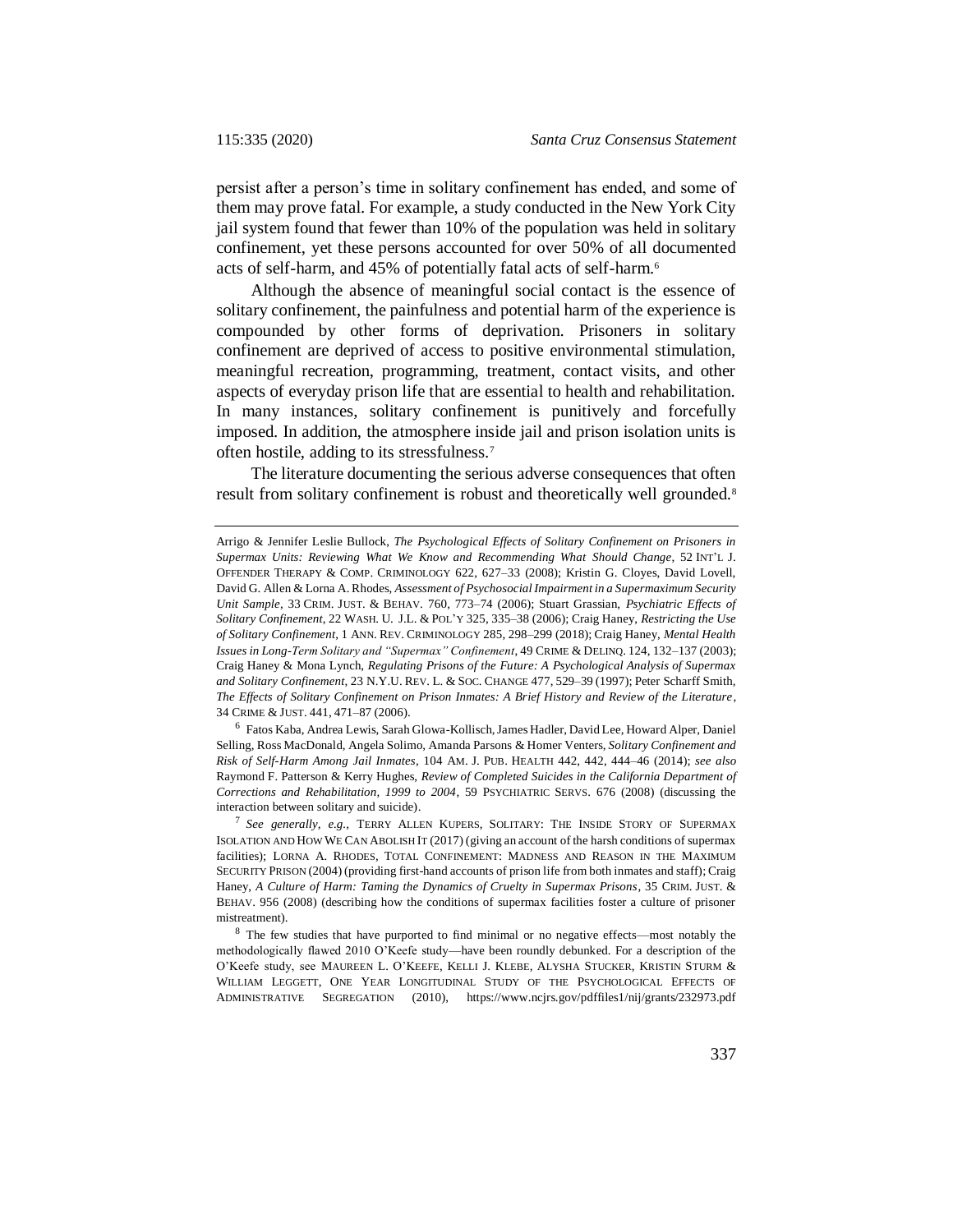Much of the evidence has existed for many decades and has been collected by researchers from diverse disciplines, operating independently across different continents.<sup>9</sup> In formal recognition of that evidence, a gathering of prominent trauma, mental health, and prison experts at the International Psychological Trauma Symposium in Turkey formulated what came to be known as the "Istanbul Statement on the Use and Effects of Solitary Confinement."<sup>10</sup> The Statement summarized the well-known harms of solitary confinement and concluded that the practice should be employed only in exceptional circumstances, as an absolute last resort, and then only for as short a time as necessary. The document was submitted to the U.N. General Assembly by the Special Rapporteur on Torture and Other Cruel, Inhumane or Degrading Treatment or Punishment in 2008.<sup>11</sup>

[https://perma.cc/L4YY-ACHS], and Jeffrey L. Metzner & Maureen L. O'Keefe, *Psychological Effects of Administrative Segregation: The Colorado Study*, 13 CORRECTIONAL MENTAL HEALTH REP., May/June 2011. Since the study was published, numerous critiques have appeared*. See, e.g.*, Stuart Grassian & Terry Kupers, *The Colorado Study vs. the Reality of Supermax Confinement*, 13 CORRECTIONAL MENTAL HEALTH REP., May/June 2011; David Lovell & Hans Toch, *Some Observations About the Colorado Segregation Study*, 13 CORRECTIONAL MENTAL HEALTH REP., May/June 2011; Sharon Shalev & Monica Lloyd, *Though This Be Method, Yet There Is Madness In't: Commentary on* One Year Longitudinal Study of the Psychological Effects of Administrative Segregation, CORRECTIONS & MENTAL HEALTH (June 21, 2011, 10:05 AM), https://community.nicic.gov/blogs/mentalhealth/archive/2011/06/21/though-this-be-method-yet-thereis-madness-in-t-commentary-on-one-year-longitudinal-study-of-the-psychological-effects-of-

administrative-segregation.aspx [https://perma.cc/M6CC-CDJC]; Peter Scharff Smith, *The Effects of Solitary Confinement: Commentary on* One Year Longitudinal Study of the Psychological Effects of Administrative Segregation, CORRECTIONS & MENTAL HEALTH (June 21, 2011; 10:07 AM), https://community.nicic.gov/blogs/mentalhealth/archive/2011/06/21/the-effects-of-solitaryconfinement-commentary-on-one-year-longitudinal-study-of-the-psychological-effects-of-

administrative-segregation.aspx [https://perma.cc/P6E2-Z48G]. For a lengthy critique of the O'Keefe study and the very few others that purport to find no or limited negative effects, see generally Craig Haney, *The Psychological Effects of Solitary Confinement: A Systematic Critique*, 47 CRIME & JUST. 365 (2018).

<sup>9</sup> Although most of the direct research that has been conducted on the psychological effects of solitary confinement pertains to prisons, it is important to acknowledge that the practice is in widespread use in jails or "remands" as well. There is no reason to believe that the same kinds of negative effects that have been documented in prison solitary confinement units do not also occur in comparable units in jails. *See, e.g.*, Craig Haney, Joanna Weill, Shirin Bakhshay & Tiffany Lockett, *Examining Jail Isolation: What We Don't Know Can Be Profoundly Harmful*, 96 PRISON J. 126, 131–134 (2015) (speculating that lack of resources and training often leads to jail guards resorting to solitary as method of controlling inmates).

<sup>&</sup>lt;sup>10</sup> Istanbul Statement on the Use and Effects of Solitary Confinement (Dec. 9, 2007), http://solitaryconfinement.org/uploads/Istanbul\_expert\_statement\_on\_sc.pdf [https://perma.cc/NNC5- RLCL5YCF-6UHJ].

<sup>11</sup> Manfred Nowak (Special Rapporteur of the Human Rights Council), *Interim Rep. on Torture and Other Cruel, Inhuman or Degrading Treatment or Punishment*, U.N. Doc. A/63/175, at 22 (July 28, 2008).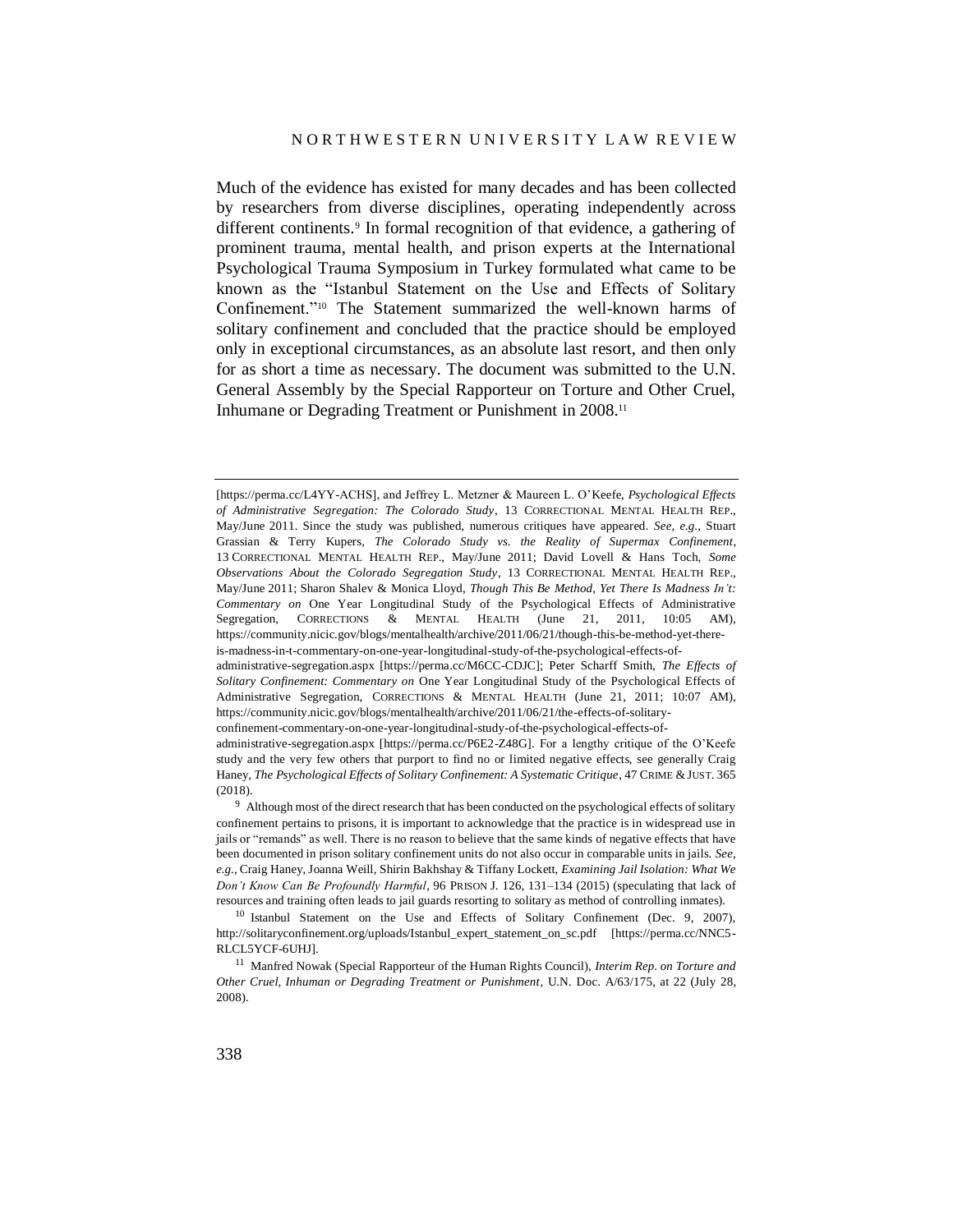The pivotal Istanbul Statement was followed by a number of similar statements and guidelines issued by human rights, legal, mental health, and corrections organizations that voiced broad support for comprehensive solitary confinement reform. For example, in 2011, the Special Rapporteur submitted a report to the United Nations that defined solitary confinement for any period longer than fifteen consecutive days as cruel, inhuman, or degrading treatment.<sup>12</sup> That same year, the American Bar Association affirmed the Istanbul Statement's general principle that solitary confinement should be administered in the least restrictive environment and for the shortest period possible.<sup>13</sup> The Canadian Office of Correctional Investigator (the official ombudsman overseeing the treatment of prisoners in the Canadian prison system) recommended that Canada

significantly limit the use of administrative segregation, prohibit its use for inmates who are mentally ill and for younger adults (up to 21 years of age), impose a ceiling of no more than 30 continuous days, and introduce judicial oversight or independent adjudication for any subsequent stay in segregation beyond the initial 30 day placement.<sup>14</sup>

<sup>12</sup> Juan E. Méndez (Special Rapporteur of the Human Rights Council), *Rep. on Torture and Other Cruel, Inhuman or Degrading Treatment or Punishment,* U.N. Doc. A/66/268, at 21 (Aug. 5, 2011).

<sup>13</sup> *See* AM. BAR ASS'N, CRIMINAL JUSTICE STANDARDS: STANDARDS ON TREATMENT OF PRISONERS (2010), https://www.americanbar.org/groups/criminal\_justice/publications/criminal\_justice\_section\_arc hive/crimjust\_standards\_treatmentprisoners/ [https://perma.cc/YJ5A-VGJG]. In the summer of 2015, (ASCA) issued a statement describing "prolonged isolation of individuals in jails and prisons" as a "grave problem in the United States." 2015 ASCA-LIMAN REPORT, *supra* not[e 4,](#page-1-0) at 1.

<sup>14</sup> *Backgrounder: 42nd Annual Report to Parliament*, OFF. OF THE CORRECTIONAL INVESTIGATOR (Nov. 30, 2015), https://www.oci-bec.gc.ca/cnt/comm/presentations/presentationsAR-RA1415infoeng.aspx [https://perma.cc/J4CB-45EG]. In addition, in 2016 the American Correctional Association (ACA) issued revised standards for accreditation of prisons that provided, for the first time, time-based categories of restrictive housing. While the Nelson Mandela Rules provided a cutoff of fifteen days, beyond which the practice became "prolonged solitary confinement," which was to be banned, the ACA policies distinguished between "restrictive housing," which it defined as requiring a prisoner "to be confined to a cell at least 22 hours per day," and "extended restrictive housing," defined as separating a prisoner "from contact with general population while restricting [the prisoner] to his/her cell for at least 22 hours per day and for more than 30 days." The ACA stated that prisons and local detention facilities should not place individuals "under the age of 18," pregnant prisoners, or people with "serious mental illness" in Extended Restrictive Housing. Further, correction systems were not to use gender identity alone as the basis for restrictive housing. In terms of exit policies, the ACA called on jurisdictions to have written policies, practices, and procedures that avoided releasing persons from extended restrictive housing directly into the community. *See* AM. CORR. ASS'N, RESTRICTIVE HOUSING PERFORMANCE BASED STANDARDS (2016), http://www.aca.org/ACA\_Prod\_IMIS/ACA\_Member/Standards\_\_\_ Accreditation/Standards/Restrictive\_Housing\_Committee/ACA\_Member/Standards\_and\_Accreditation /Restrictive\_Housing\_Committee/Restrictive\_Housing\_Committee.aspx?hkey=458418a3-8c6c-48bb-93e2-b1fcbca482a2 [https://perma.cc/J7KJ-X98Y].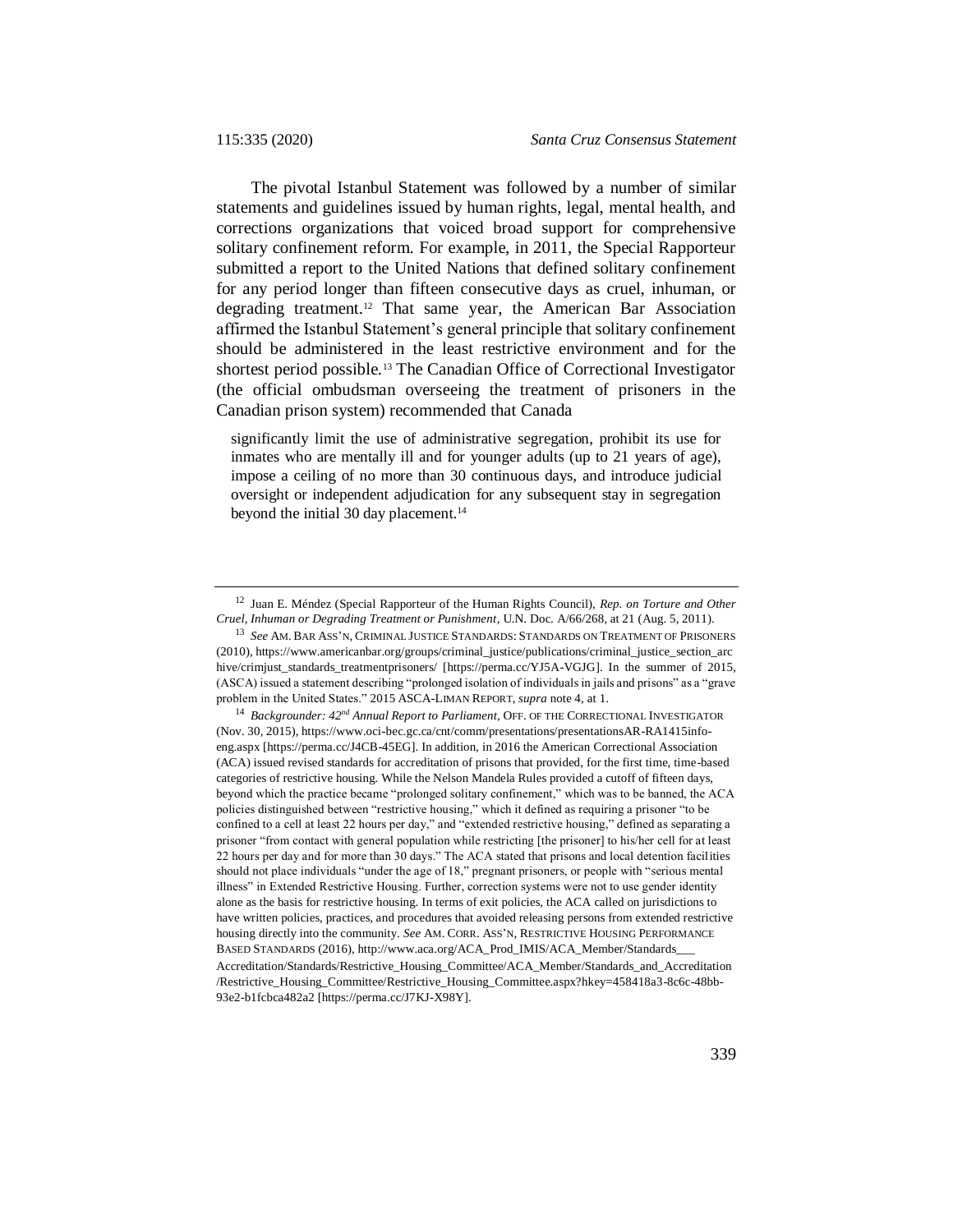<span id="page-5-0"></span>In subsequent years, multiple associations of healthcare professionals, including the American Psychiatric Association, American Psychological Association, British Medical Association, and the Israeli Medical Association, issued similar calls for reform.<sup>15</sup> The movement toward significant reform accelerated in December 2015 when the U.N. General Assembly adopted the United Nations Standard Minimum Rules for the Treatment of Prisoners (the "Nelson Mandela Rules").<sup>16</sup> Underscoring the magnitude of the harm that solitary confinement can inflict and the urgency of restricting its use, the Nelson Mandela Rules established a new framework for reform. In addition to reaffirming the Istanbul Statement, the Mandela Rules called for a prohibition against the use of "prolonged solitary confinement" in excess of fifteen consecutive days, which it defined as torture.<sup>17</sup>

The United States holds nearly a quarter of the world's incarcerated population.<sup>18</sup> It is also regarded as a "world leader" in the use of solitary

<sup>15</sup> *See, e.g.*, AM. PSYCHIATRIC ASS'N, POSITION STATEMENT ON SEGREGATION OF PRISONERS WITH MENTAL ILLNESS (2012), https://www.psychiatry.org/file%20library/about-apa/organizationdocuments-policies/policies/position-2012-prisoners-segregation.pdf [https://perma.cc/MNQ5-XPLK] [hereinafter POSITION STATEMENT ON SEGREGATION OF PRISONERS WITH MENTAL ILLNESS]; AM. PSYCHOLOGICAL ASS'N, SOLITARY CONFINEMENT OF JUVENILE OFFENDERS (2016), https://www.apa.org/advocacy/criminal-justice/solitary.pdf [https://perma.cc/2NVC-NLJM]; *see also* U.S. GOV'T ACCOUNTABILITY OFFICE, GAO-13-429, BUREAU OF PRISONS: IMPROVEMENTS NEEDED IN BUREAU OF PRISONS' MONITORING AND EVALUATION OF IMPACT OF SEGREGATED HOUSING (2013), https://www.gao.gov/assets/660/654349.pdf [https://perma.cc/AE9Y-2L9T] (drawing attention to the fact that although the Federal Bureau of Prisons (BOP) housed approximately 7% of its prisoners in some form of "segregated housing" it had failed to ever assess the impact of the practice "on institutional safety or the impacts of long-term segregation on inmates"). The British Medical Association, in a joint statement with the Royal College of Psychiatrists and Royal College of Paediatrics and Child Health, called for "an end to the use of solitary confinement on children and young people detained in the youth justice system," and issued guidelines for physicians to follow "[u]ntil solitary confinement is abolished." BRITISH MED. ASS'N, ROYAL COLL. OF PSYCHIATRISTS & ROYAL COLL. OF PAEDIATRICS & CHILD HEALTH, JOINT POSITION STATEMENT ON SOLITARY CONFINEMENT OF CHILDREN AND YOUNG PEOPLE (2018), https://www.bma.org.uk/media/1859/bma-solitary-confinement-in-youth-detention-jointstatement-2018.pdf [https://perma.cc/4WYQ-DLUU] [hereinafter JOINT STATEMENT]. In 2009, the Israeli Medical Association issued a formal statement acknowledging that solitary confinement "has a negative effect on the mental and physical health of the prisoner" and prohibited its members from taking part in "punitive measures against a prisoner" and from giving "medical approval for isolation or separation." *Prohibition of Physician Participation in the Isolation or Separation of Prisoners*, ISRAELI MED. ASS'N (Apr. 2009), http://www.ima.org.il/eng/ViewCategory.aspx?CategoryId=7749 [https://perma.cc/5QQQ-XFT7].

<sup>16</sup> NELSON MANDELA RULES, *supra* not[e 2,](#page-0-0) at 1.

<sup>17</sup> *Id.* at 14.

<sup>&</sup>lt;sup>18</sup> ROY WALMSLEY, WORLD PRISON BRIEF & INST. FOR CRIMINAL POLICY RESEARCH, WORLD PRISON POPULATION LIST 18 (12th ed. 2018), https://www.prisonstudies.org/sites/default/files/resources/downloads/wppl\_12.pdf [https://perma.cc/2PEK-AVRX]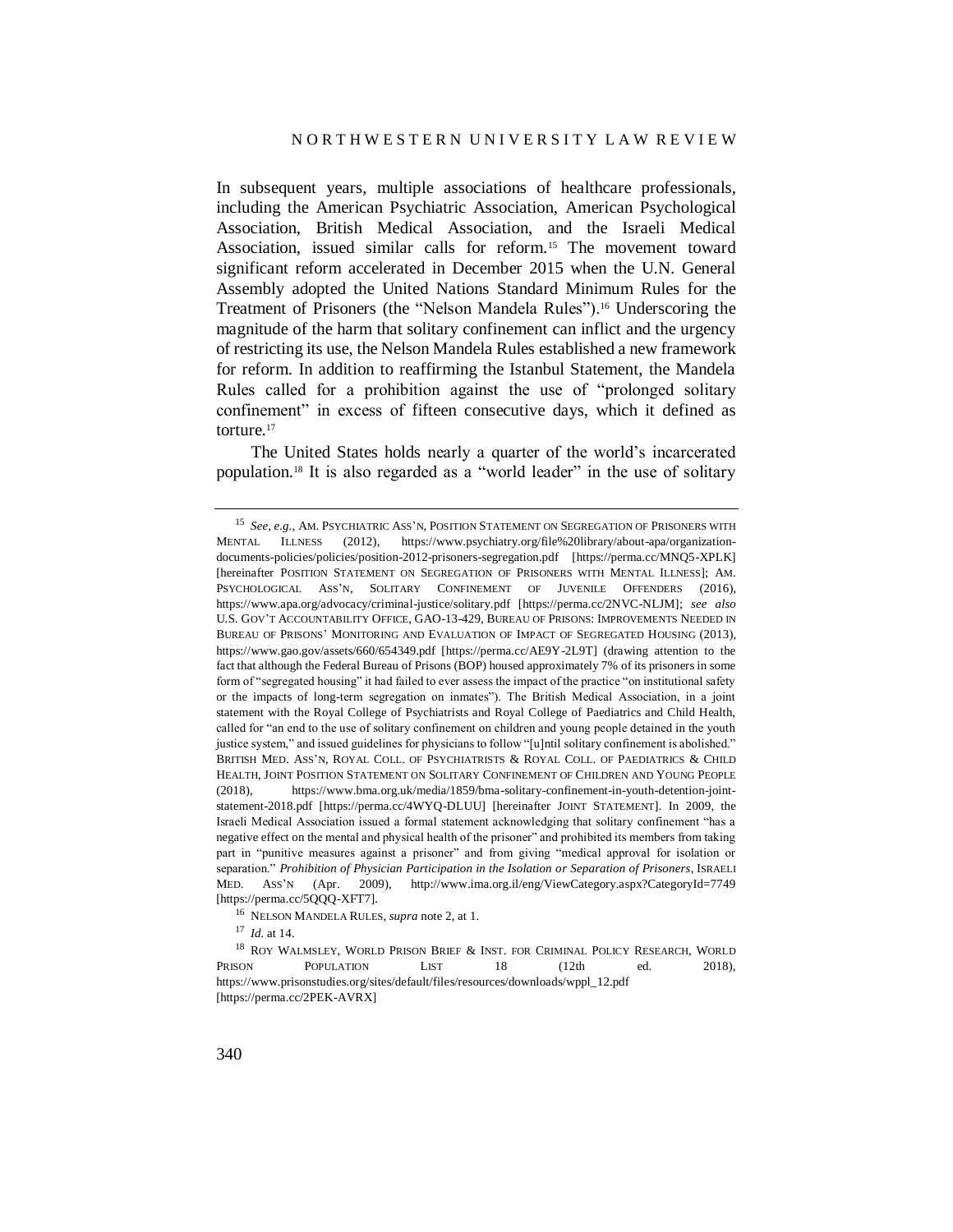confinement and the "inventor" of so-called "supermax" prisons (modern facilities devoted to the long-term, extreme isolation of large numbers of prisoners). As a result, legal and correctional developments designed to significantly limit the use of solitary confinement in the United States are particularly notable. For example, since 1995, federal judges in California, Texas, Wisconsin, and Indiana have issued opinions limiting the use of solitary confinement, including finding that placing mentally ill prisoners in isolation is unconstitutional.<sup>19</sup>

More recently, settlements in cases in California, Massachusetts, and New York resulted in significant modifications to, or the outright prohibition of, certain forms of solitary confinement and the use of solitary confinement for certain groups of prisoners. For example, in California, following a decision by the court that the existing system of segregation still violated constitutional standards for prisoners with serious mental illness, a new remedial plan was approved that required wholly separate units with enhanced privileges and programs, mental health treatment, and out-of-cell time for this vulnerable population.<sup>20</sup> In another California case, a lawsuit over the use of long-term solitary confinement settled with terms that significantly limited the use of isolation in the nation's second largest state prison system.<sup>21</sup> This settlement drastically reduced the number of prisoners housed in one of the nation's most notorious solitary confinement units, the security housing unit (SHU) at Pelican Bay prison. As a result of these two

<sup>19</sup> *See, e.g.*, Ind. Prot. & Advocacy Serv. Comm'n v. Comm'r, Ind. Dep't of Corr., No. 1:08-cv-01317-TWP-MJD, 2012 WL 6738517, at \*23 (S.D. Ind. Dec. 31, 2012) (stating that "it is inconceivable that any representative portion of society would put its imprimatur on a plan to subject . . . mentally ill . . . inmates . . . to the SHU, knowing that severe psychological consequences will most probably befall those inmates," and that their continued confinement in an Indiana prison "deprives inmates of a minimal civilized level of one of life's necessities"); Jones'El v. Berge, 164 F. Supp. 2d 1096, 1123–24 (W.D. Wis. 2001) (observing conditions of isolation at a particular facility "pose[d] a grave risk of harm to seriously mentally ill inmates" and concluding they should "not be housed" there); Ruiz v. Johnson, 37 F. Supp. 2d 855, 915 (S.D. Tex. 1999) (concluding that "[a]s to mentally ill inmates [in solitary confinement], the severe and psychologically harmful deprivations" in the Texas prison system are "by our evolving and maturing . . . standards of humanity and decency, found to be cruel and unusual punishment"); Madrid v. Gomez, 889 F. Supp. 1146, 1266–67 (N.D. Cal. 1995) (finding "a substantial or excessive risk of harm with respect to inmates who were mentally ill or otherwise particularly vulnerable to conditions of extreme isolation and reduced environmental stimulation" presented by solitary confinement).

<sup>20</sup> *See* Coleman v. Brown, 28 F. Supp. 3d 1068, 1095, 1098–1104 (E.D. Cal. 2014) (concluding that "the overwhelming weight of the evidence in the record is that placement of seriously mentally ill prisoners in California's segregated housing units can and does cause serious psychological harm, including decompensation, exacerbation of mental illness, inducement of psychosis, and increased risk of suicide," and ordering a series of remedies intended to address these facts).

<sup>21</sup> *See* Ashker v. Governor of Cal., No. C 09-05796 CW, 2016 WL 4770013, at \*1 (N.D. Cal. Sept. 14, 2016).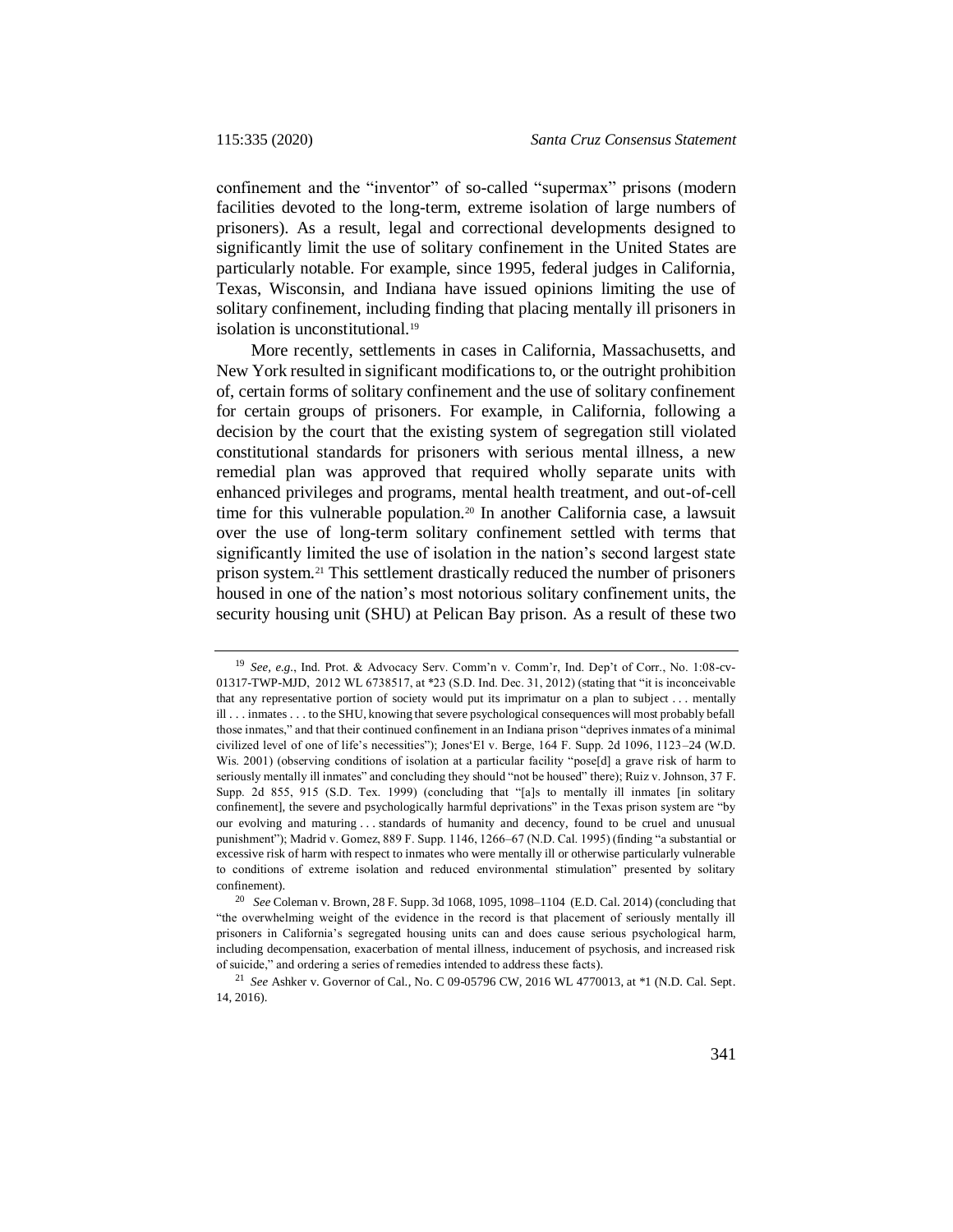cases, and other reforms, California reduced the percentage of its prison population in segregation to under  $4\frac{2}{2}$  and greatly reduced the use of segregated housing for prisoners with mental illness.<sup>23</sup>

Moreover, correctional leaders in several U.S. states—including California, Colorado, Maine, New York, North Dakota, Ohio, Oregon, and Washington—have initiated reforms to significantly limit the use of solitary confinement in their prison systems. Summarizing these trends, a joint report of the Association of State Correctional Administrators (ASCA) and the Arthur Liman Center for Public Interest Law (ASCA-Liman Report) noted:

[D]ozens of initiatives are underway to reduce the degree and duration of isolation, or to ban it outright, and to develop alternatives to protect the safety and well-being of the people living and working in prisons. The harms of such confinement for prisoners, staff, and the communities to which prisoners return upon release are more than well-documented. In some jurisdictions, isolated confinement has been limited or abolished for especially vulnerable groups (the mentally ill, juveniles, and pregnant women), and across the country, correctional directors are working on system-wide reforms for all prisoners.<sup>24</sup>

 $22$  For example, between 2015 and 2017, the percentage of prisoners held in administrative segregation, security housing units, and short- and long-term restricted housing in California prisons, was reduced from 6% to 3.3% of the total prisoner population. The number of prisoners housed in that prison system's problematic security housing units or "SHUs" was reduced from 3018 to 579. CAL. DEP'T OF CORR. & REHAB., OFFICE OF RESEARCH, DIV. INTERNAL OVERSIGHT AND RESEARCH, OFFENDER DATA POINTS: OFFENDER DEMOGRAPHICS FOR THE 24-MONTH PERIOD ENDING JUNE 2017, at 9 (2017), https://www.cdcr.ca.gov/research/wp-content/uploads/sites/174/2019/08/DataPoints\_062017.pdf [https://perma.cc/9S6A-ZC5Y]. In addition to these reductions in California, systemwide litigation in two other states addressed overall conditions of confinement and led to significant modifications in the nature and use of solitary confinement. Specifically, a settlement reached in an Arizona statewide class action limited and reformed solitary confinement practices there. *See* Parsons v. Ryan, 784 F.3d 571, 572 n.1, 573 (9th Cir. 2015) (Ikuta, J., dissenting). In Alabama, a landmark federal court decision included a number of wide-reaching reforms to the state's segregation units and practices. *See* Braggs v. Dunn, 257 F. Supp. 3d 1171, 1267–68 (M.D. Ala. 2017). In addition to these cases in the United States, several

Canadian courts—one in British Columbia and another in Ontario—ruled that the practices of prolonged (fifteen days or more) and indefinite segregation were unconstitutional. *See* B.C. Civil Liberties Ass'n v. Att'y Gen. of Can., [2019] BCCA 228 (Can.); Corp. of the Canadian Civil Liberties Ass'n v. Att'y Gen. of Can., [2017] ONSC 7491 (Can.).

<sup>23</sup> Order at 2, Coleman v. Brown, No. CIV. S-90-520 LKK/DAD (PC) (E.D. Cal. Aug. 29, 2014); *see also* Erica Goode, *Federal Judge Approves California Plan to Reduce Isolation of Mentally Ill Inmates*, N.Y. TIMES (Aug. 29, 2014), https://www.nytimes.com/2014/08/30/us/california-plans-toreduce-isolation-of-mentally-ill-inmates.html [https://perma.cc/25XM-RQEN].

<sup>24</sup> 2015 ASCA-LIMAN REPORT, *supra* note [4,](#page-1-0) at 7*.* The same group of researchers has empirically documented the trend toward reductions in the use of prison isolation in the United States. *See* THE ASS'N OF STATE CORR. ADM'RS & THE LIMAN CTR. FOR PUB. INTEREST LAW AT YALE LAW SCH., REFORMING RESTRICTIVE HOUSING: THE 2018 ASCA-LIMAN NATIONWIDE SURVEY OF TIME-IN-CELL 10–56 (2018), https://law.yale.edu/sites/default/files/documents/pdf/Liman/asca\_liman\_2018\_ restrictive\_housing\_revised\_sept\_25\_2018\_-\_embargoed\_unt.pdf [https://perma.cc/SF4E-5XTH].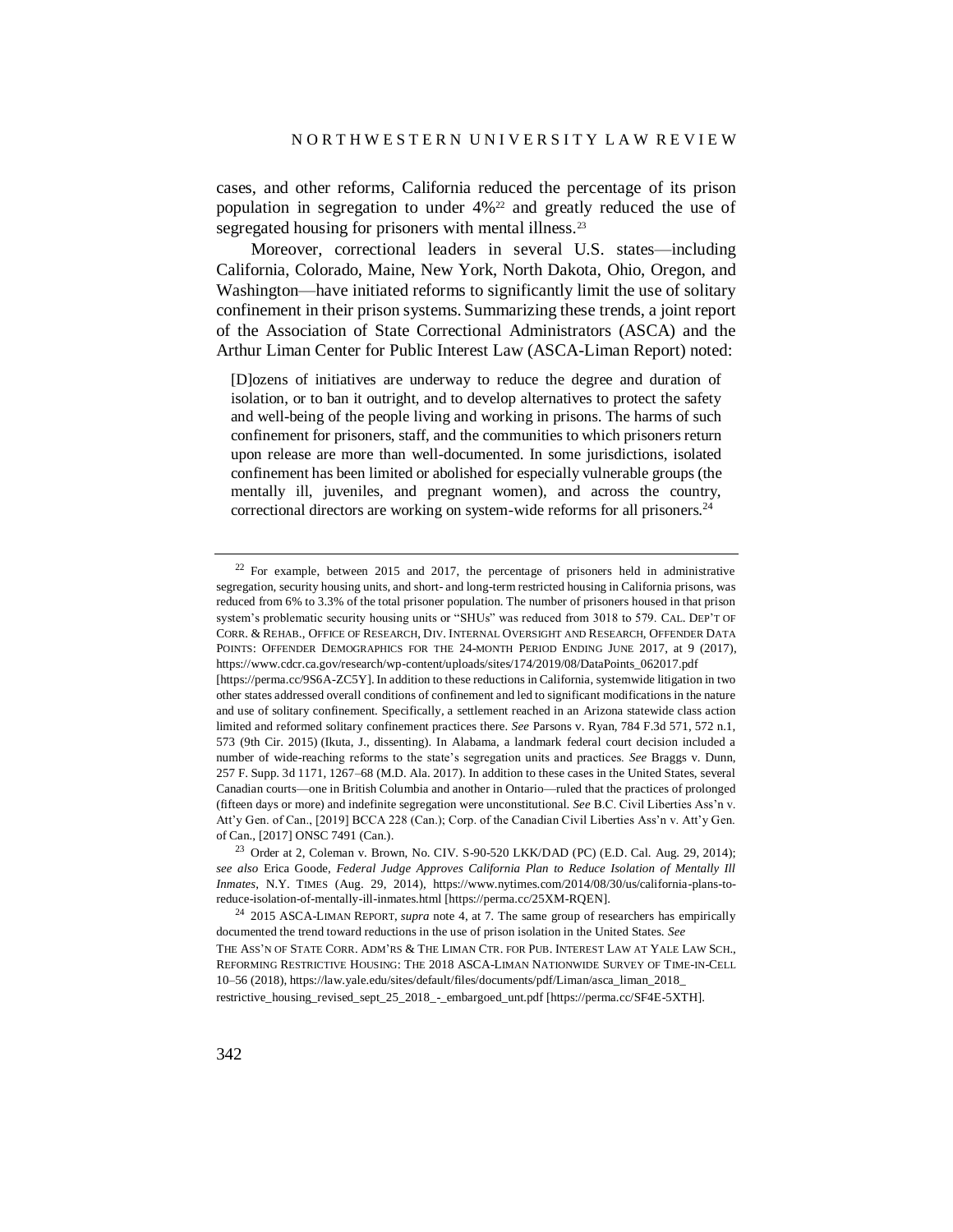The ASCA-Liman Report expanded the discussion about solitary confinement reform to include the likely harm that correctional staff working in these high-stress units may incur, as well as the unintended consequence of potentially undermining public safety. Nearly all incarcerated adults including those who have spent time in solitary confinement—will return to their communities.<sup>25</sup> Yet, perhaps in part because of lost opportunities for rehabilitative programming while in solitary confinement and in part because of the potentially disabling psychological effects in the aftermath of the experience, time spent in isolation may compromise community reintegration and increase the likelihood of recidivism.<sup>26</sup>

#### <span id="page-8-0"></span>I. THE SANTA CRUZ SUMMIT

In May 2018, international experts convened in Santa Cruz, California for a Summit on solitary confinement. The purpose of the Summit was to review and discuss current knowledge regarding the broad effects of the practice, including its current scientific, correctional, and human rights

<sup>25</sup> *See, e.g.*, TIMOTHY HUGHES & DORIS JAMES WILSON, BUREAU OF JUSTICE STATISTICS, U.S. DEP'T OF JUSTICE, REENTRY TRENDS IN THE UNITED STATES (2004), https://www.bjs.gov/content/pub/pdf/reentry.pdf [https://perma.cc/U2XB-GNCD] ("At least 95% of all State prisoners will be released from prison at some point . . . .").

<sup>&</sup>lt;sup>26</sup> There are data on recidivism both inside prison and in free society. No empirical evidence indicates that the experience of solitary confinement reduces subsequent disciplinary infractions or criminal behavior in either place, and some evidence suggests that it may increase both. *See, e.g.*, H. Daniel Butler, Benjamin Steiner, Matthew D. Makarios & Lawrence F. Travis, III, *Assessing the Effects of Exposure to Supermax Confinement on Offender Postrelease Behaviors*, 97 PRISON J. 275, 287–88 (2017); David Lovell, L. Clark Johnson & Kevin C. Cain, *Recidivism of Supermax Prisoners in Washington State*, 53 CRIME & DELINQ. 633, 643–45 (2007) [hereinafter Lovell et al., *Recidivism of Supermax Prisoners*]; Daniel P. Mears & William D. Bales, *Supermax Incarceration and Recidivism*, 47 CRIMINOLOGY 1131, 1149–50 (2009); Justine A. Medrano, Turgut Ozkan & Robert Morris, *Solitary Confinement Exposure and Capital Inmate Misconduct*, 42 AM. J. CRIM. JUST. 863, 877–78 (2017) (exploring the effect of exposure to short-term solitary confinement among violent prison inmates); Kristen M. Zgoba, Jesenia M. Pizarro & Laura M. Salerno, *Assessing the Impact of Restrictive Housing on Inmate Post-Release Criminal Behavior*, 45 AM. J. CRIM. JUST. 102, 112, 117 (2020). In addition, there is separate but related evidence that the negative psychological changes that occur in solitary confinement may persist after persons are released. *See, e.g.*, HUMAN RIGHTS IN TRAUMA MENTAL HEALTH LAB, STANFORD UNIV., MENTAL HEALTH CONSEQUENCES FOLLOWING RELEASE FROM LONG-TERM SOLITARY CONFINEMENT IN CALIFORNIA 18–22 (2017), https://ccrjustice.org/sites/default/files/attach/2018/04/CCR\_StanfordLab-SHUReport.pdf [https://perma.cc/9XG7-MT4W]; Terry A. Kupers, *What to Do with the Survivors?: Coping with the Long-Term Effects of Isolated Confinement*, 35 CRIM. JUST. & BEHAV. 1005, 1011–12 (2008). In fact, recent research suggests that persons exposed to solitary confinement have much higher postprison mortality rates than other formerly incarcerated persons, including deaths from suicide. *See* Lauren Brinkley-Rubinstein, Josie Sivaraman, David L. Rosen, David H. Cloud, Gary Junker, Scott Proescholdbell, Meghan E. Shanahan & Shabbar I. Ranapurwala, *Association of Restrictive Housing During Incarceration with Mortality After Release*, JAMA NETWORK OPEN, Oct. 2019, https://jamanetwork.com/journals/jamanetworkopen/fullarticle/2752350 [https://perma.cc/4GV7- FW6Y].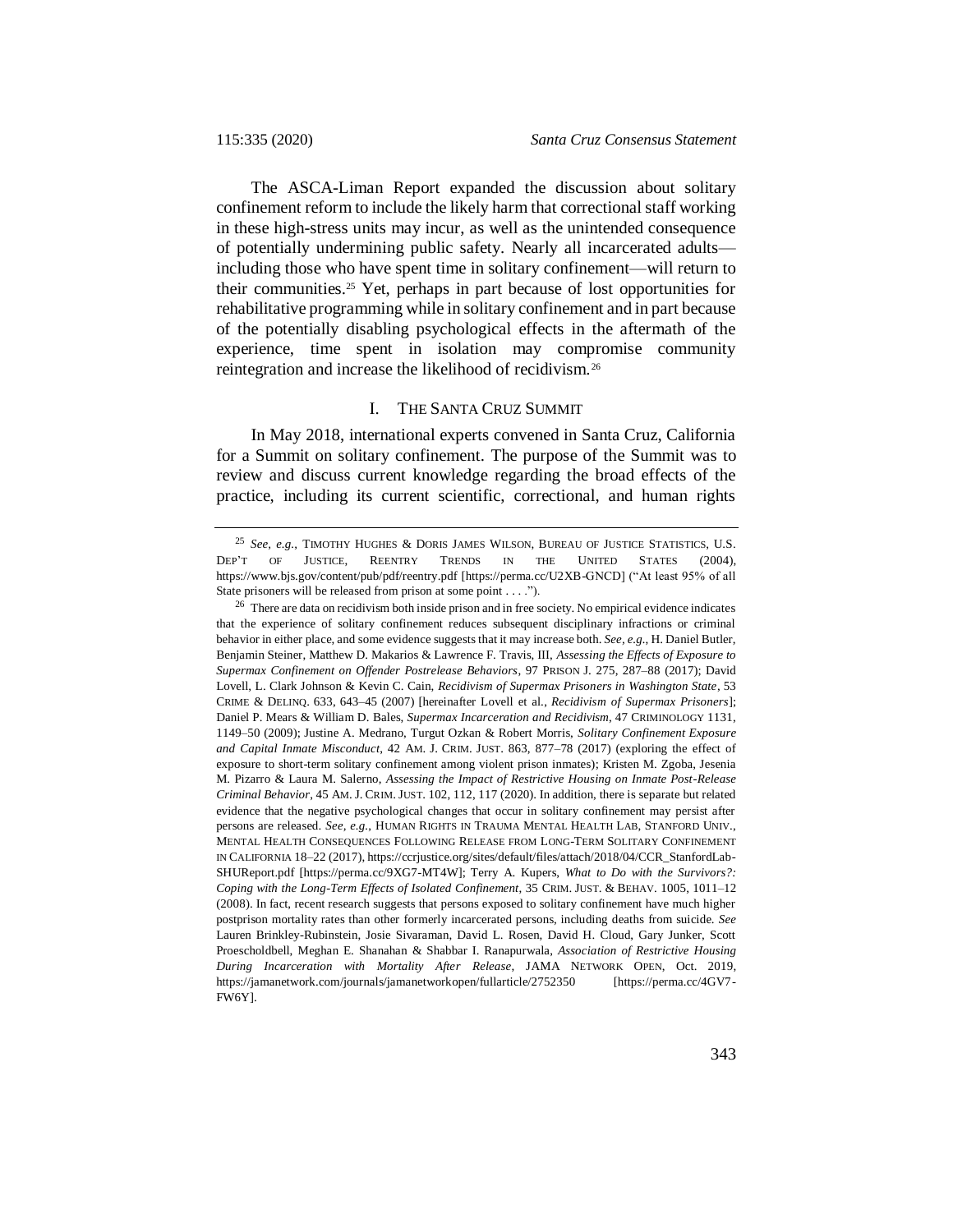status, the ethical principles that should govern its use, and the most important directions for reform. The meeting was timed to coincide with the tenth anniversary of the Istanbul Statement and to acknowledge that, despite the development of critical evidence and new guidelines, and the implementation of significant reforms in the decade that followed, prolonged solitary confinement continues to be used around the world. In some countries, it remains a common practice that affects thousands of people every day, including tens of thousands of people in the United States alone.<sup>27</sup> To advance solitary confinement reform based on the wealth of accumulated knowledge about its harmful effects, Summit participants developed a set of guiding principles to inform significant science- and ethics-based changes to the correctional policies that can and should govern this practice.

The participants were invited to the Summit on the basis of their experience with and knowledge about solitary confinement, law, international standards for the treatment of prisoners, human rights, prison health care, and prison reform. The list of invitees was comprehensive but by no means exhaustive. Participants were intentionally drawn from a variety of different professions, including mental health, medicine, corrections, law, academia, and prison advocacy. They included researchers, clinicians, practicing lawyers, correctional officials and staff, human rights experts and advocates, and persons engaged in correctional monitoring and oversight.

The goal of the Summit was to produce a set of guiding principles to advance solitary confinement reform in the United States and internationally. During the first day of the Summit, attendees participated in a series of expert panels and open discussions in which they shared their knowledge about solitary confinement policies and practices, the effects of jail and prison isolation, and ongoing reform efforts. On the second day, participants were separated into four working groups, each of which included persons with

<sup>&</sup>lt;sup>27</sup> JUAN E. MÉNDEZ, ALEXANDER PAPACHRISTOU, ERIC ORDWAY, AMY FETTIG & SHARON SHALEV, SEEING INTO SOLITARY: A REVIEW OF THE LAWS AND POLICIES OF CERTAIN NATIONS REGARDING SOLITARY CONFINEMENT OF DETAINEES 21 (2016), https://www.weil.com/~/media/files/pdfs/2016/un\_special\_report\_solitary\_confinement.pdf [https://perma.cc/C97K-C2NL]; Manfred Nowak, *Global Perspectives on Solitary Confinement— Practices and Reforms Worldwide*, *in* SOLITARY CONFINEMENT: EFFECTS, PRACTICES, AND PATHWAYS TOWARD REFORM 51–54 (Jules Lobel & Peter Scharff Smith eds., 2019); Sharon Shalev, *Solitary Confinement Across Borders*, *in* SOLITARY CONFINEMENT: EFFECTS, PRACTICES, AND PATHWAYS TOWARD REFORM, *supra*, at 60–62; Daniella Johner, *"One Is the Loneliest Number": A Comparison of Solitary Confinement Practices in the United States and the United Kingdom*, 7 PENN. ST. J.L. & INT'L AFF. 229, 230 (2019) (citing David H. Cloud, Ernest Drucker, Angela Browne & Jim Parsons, *Public Health and Solitary Confinement in the United States*, 105 AM. J. PUB. HEALTH 18, 18 (2015)); Elisa Mosler, *Solitary Confinement in Great Britain: Still Harsh, but Rare*, SOLITARY WATCH (Jan. 19, 2012), http://solitarywatch.com/2012/01/19/solitary-confinement-in-greatbritain-still-harsh-but-rare/ [https://perma.cc/J3WH-YRJD].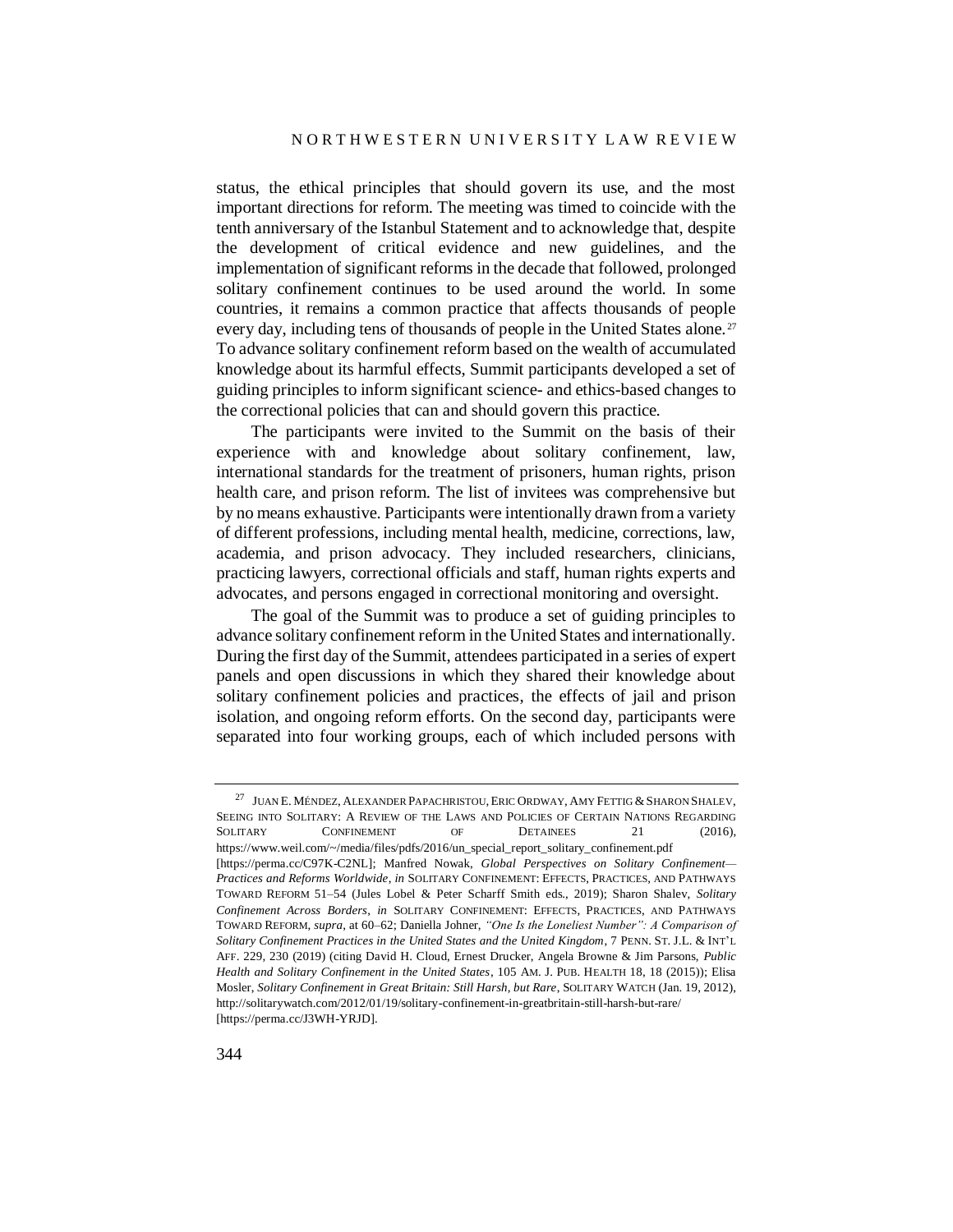different specialized expertise. Each working group deliberated on one of four overarching areas or sets of issues that emerged from the prior day's discussions. The areas were agreed upon by consensus and included: harm to individuals living or working in solitary confinement units; the role of healthcare professionals in solitary confinement and solitary confinement reform; prospects for correctional policy change and implementation; and external monitoring and oversight. Although participants acknowledged the critical role that litigation has and will continue to play in solitary confinement reform in the United States, the specific principles and priorities developed were intended to extend well beyond existing legal parameters to accomplish broader reform.

## II. REACHING CONSENSUS ON GUIDING PRINCIPLES

The Summit panel presentations, roundtable discussions, and working groups led to a consensus on eight guiding principles to achieve meaningful and lasting reform of solitary confinement policies and practices. The principles are summarized in Table 1.

#### TABLE 1: GUIDING PRINCIPLES

The Santa Cruz Summit on Solitary Confinement and Health reaffirms the Istanbul Statement as an appropriate framework for reforming solitary confinement. Existing research clearly establishes that solitary confinement subjects prisoners to significant risk of serious harm and it therefore should be used only when absolutely necessary, and only for the shortest amount of time possible.

The Summit reaffirms that the use of solitary confinement should be absolutely prohibited for certain groups of especially vulnerable persons, including the mentally ill, children, older adults, people with chronic health conditions that are treated with exercise (e.g., diabetes and heart disease) and pregnant women. Prohibitions for additional groups of people may become necessary if emerging evidence indicates such exclusions are warranted.

Reduction in the use of solitary confinement should be further informed by the growing evidence-based knowledge that prolonged isolation accomplishes few if any legitimate penological purposes and, conversely, that it is likely to impede rehabilitation and community reintegration.

Solitary confinement reform is consistent with ongoing efforts to address and enhance correctional officer health and wellness, which can be adversely affected by the inhumane conditions and practices that often exist inside isolation units.

The unique ethical challenges faced by correctional medical and mental health care providers who work inside solitary confinement units are not easily resolved and serve as additional professional justifications for greatly restricting its use and prohibiting outright especially vulnerable populations from being subjected to the practice.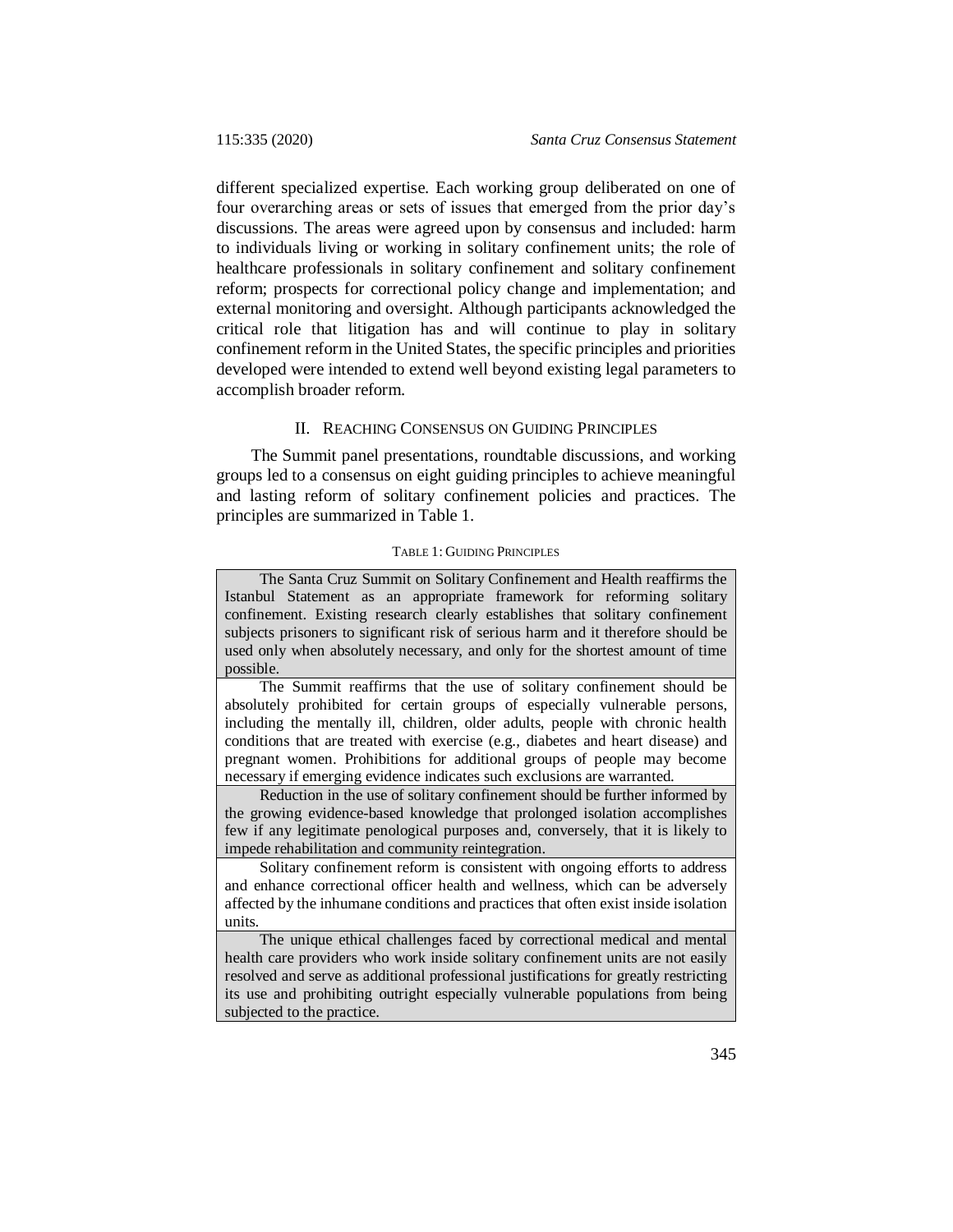Meaningful forms of independent external and internal monitoring and oversight are essential to buttress and advance solitary confinement reform and should aid in reducing the considerable variation in policy and practice between different correctional systems.

As more prison systems significantly limit or eliminate solitary confinement, it is important that stakeholders document and disseminate evidence about the impact of these reforms, including that well-designed, properly implemented changes can reduce harm to incarcerated persons and correctional staff and, in many cases, enhance public safety and security inside correctional facilities and for the public at large.

Because the overuse of solitary confinement reflects and is related to dysfunction in the larger correctional systems in which it is deployed, its reform should be recognized as part of the broader movement to reform prisons generally and to end the overuse of incarceration and the policies and practices that give rise to it.

#### III. COMMENTARY

**Guiding Principle 1. The Santa Cruz Summit on Solitary Confinement and Health reaffirms the Istanbul Statement as an appropriate framework for reforming solitary confinement. Existing research clearly establishes that solitary confinement subjects prisoners to significant risk of serious harm. Therefore, it should be used, if ever, only when absolutely necessary, and only for the shortest amount of time possible.** Participants in the Santa Cruz Summit agreed that solitary confinement is a form of psychological and physical trauma that places prisoners at significant risk of serious harm. The scientific literature on solitary confinement, and related scientific research on the harmfulness of social isolation in general, represents an empirical basis for reform. We endorse the conclusions reached in the Istanbul Statement, which itself built on arguments by the United Nations, the European Committee for the Prevention of Torture (CPT) and others, that prolonged solitary confinement constitutes cruel, inhuman, and degrading treatment (CIDT) and torture, and call for its elimination. More than ten years after the Istanbul Statement, the empirical evidence remains robust and the theoretical framework in which it is interpreted—that meaningful social contact is a fundamental human need—has become even more elaborate and well substantiated.<sup>28</sup> Summit participants thus reaffirm the Istanbul Statement's primary conclusion: *solitary confinement should be used only in exceptional circumstances, as a last resort, and for as short a time as possible.*

<sup>28</sup> *See, e.g.*, Craig Haney, *The Science of Solitary: Expanding the Harmfulness Narrative*, 115 NW. U. L. REV. 211, 235–41 (2020) (discussing the relevance of the large body of scientific research on the harmful effects of social isolation on society at large).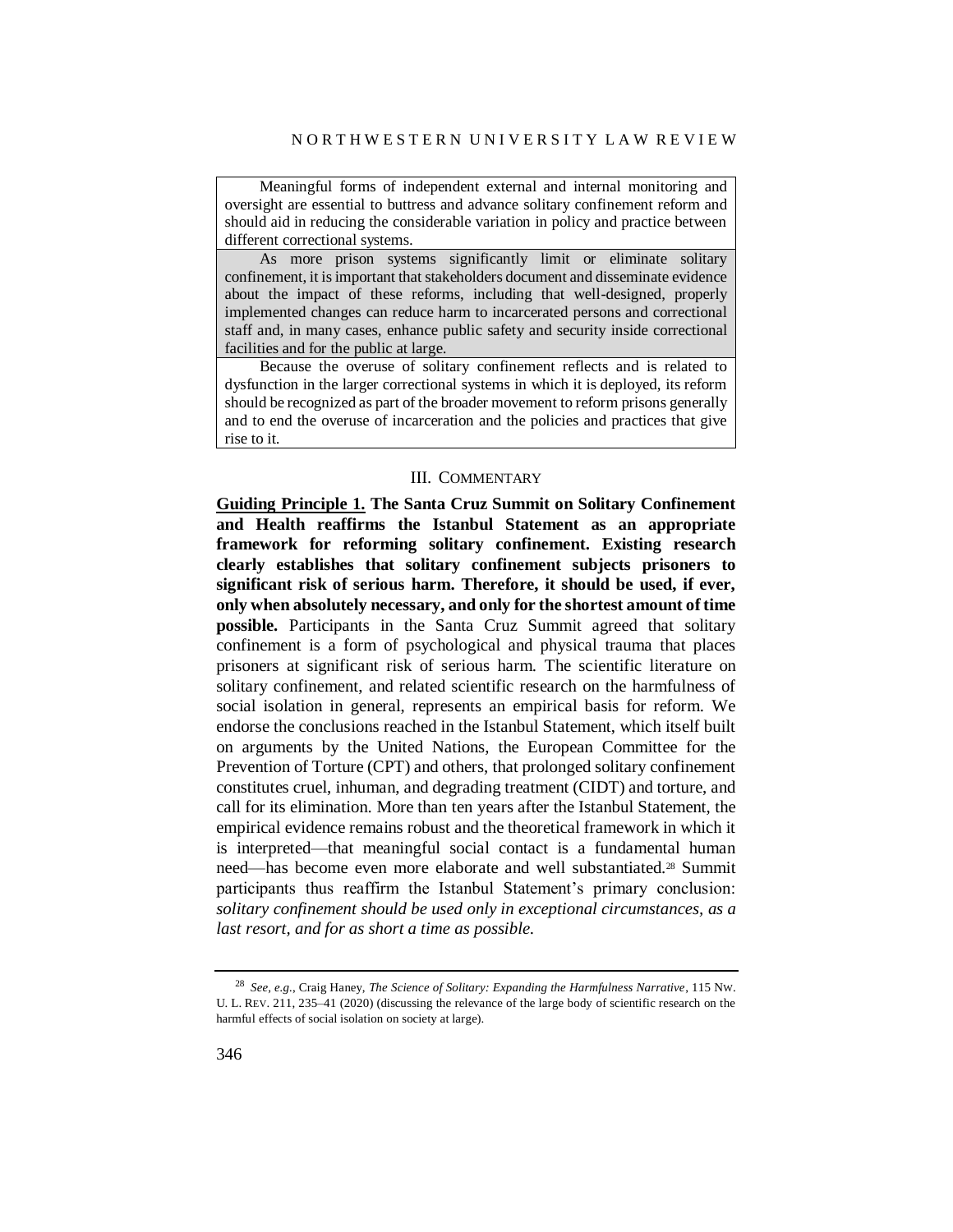**Guiding Principle 2. The Summit reaffirms that the use of solitary confinement should be absolutely prohibited for certain groups of especially vulnerable prisoners. In addition to excluding the mentally ill, children, and pregnant women, consideration should be given to prohibiting additional groups of prisoners from being placed in solitary confinement based on emerging evidence that such prohibitions may be warranted.** The Istanbul Statement called for the exclusion of specific vulnerable populations from solitary confinement for any length of time, including: the mentally ill, children, pregnant women, and prisoners placed in isolation exclusively because they have received life sentences. Although we recognize that all prisoners are "vulnerable" to the harmful effects of solitary confinement, certain subpopulations are especially so. For example, solitary confinement can be particularly devastating to the mentally ill and to children; its use with both populations has been the target of significant reform. For example, the American Academy of Child and Adolescent Psychiatry called for a prohibition against placing juveniles in solitary confinement, and the American Psychiatric Association and the American Public Health Association recommended the exclusion of prisoners with serious mental illness from isolated confinement lasting four weeks or longer.<sup>29</sup> More recently, the British Medical Association, the Royal College of Paediatrics and Child Health, and the Royal College of Psychiatrists issued a joint position statement identifying solitary confinement as a harmful practice and calling for a prohibition on its use with children and young people.<sup>30</sup>

<span id="page-12-1"></span><span id="page-12-0"></span>A greater understanding of the serious harm created by solitary confinement may justify an expansion in the categories of vulnerable populations that should be excluded outright from solitary confinement, including: older adults (age fifty-five or older), for whom recent research has shown that, on average, loneliness accelerates functional decline and hastens death; adults with cognitive and/or functional impairment(s) or disabilities, for whom evidence suggests restricted living environments and/or restricted access to exercise and movement accelerates the impairment and/or

[hereinafter *Solitary Confinement as a Public Health Issue*].

<sup>29</sup> *See, e.g.*, *Solitary Confinement of Juvenile Offenders*, AM. ACAD. OF CHILD AND ADOLESCENT PSYCHIATRY (Apr. 2012), https://www.aacap.org/aacap/Policy\_Statements/2012/Solitary\_Confinement \_of\_Juvenile\_Offenders [https://perma.cc/22LM-C2V6] [hereinafter *Solitary Confinement of Juvenile Offenders*]; *Solitary Confinement as a Public Health Issue*, AM. PUB. HEALTH ASS'N (Nov. 5, 2013), https://apha.org/policies-and-advocacy/public-health-policy-statements/policy-database/ 2014/07/14/13/30/solitary-confinement-as-a-public-health-issue [https://perma.cc/564H-7CBM]

<sup>30</sup> JOINT STATEMENT, *supra* note [15.](#page-5-0)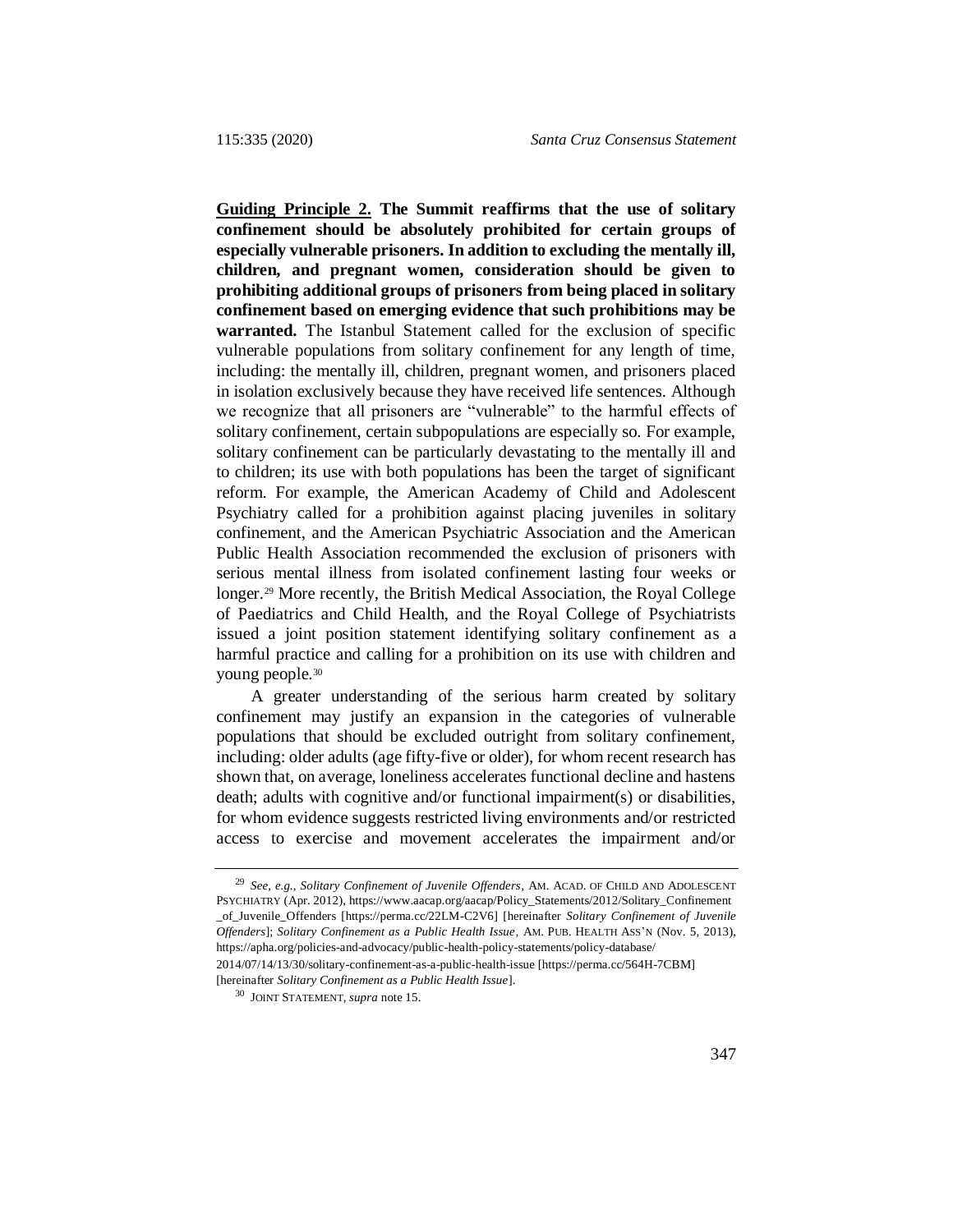disability; and adults with serious chronic medical conditions for which restrictive housing could adversely affect treatment or management (including but not limited to those with conditions for which routine exercise and movement is a first-line treatment, such as diabetes, hypertension, obesity, history of cerebrovascular disease and/or heart disease).<sup>31</sup>

These additions would better align correctional practice with the humane standard implied by the exclusion of the mentally ill, children, and pregnant women: that is, solitary confinement should not be used in any case where there is a high likelihood that it will further damage a prisoner's health or well-being. Of course, enumerated prohibitions do not imply or suggest that solitary confinement is unproblematic for prisoners without identifiable vulnerabilities. There is no evidence that prolonged solitary confinement is psychologically or medically "safe" for anyone. This is why it should only ever be used in exceptional circumstances, to prevent immediate harm, and even then, for as short a time as possible.

**Guiding Principle 3. Reductions in the use of solitary confinement should be further informed by the growing evidence-based knowledge that prolonged isolation accomplishes few if any legitimate penological purposes and, conversely, that it is likely to impede rehabilitation and community reintegration.** Santa Cruz Summit participants agreed there is no reliable empirical evidence that the use of solitary confinement accomplishes any legitimate penological purpose, except in extremely limited exigent, exceptional, or immediate safety-related circumstances.<sup>32</sup> There is no evidence that solitary confinement achieves long-term reductions

<sup>31</sup> For example, data generated in the course of the *Ashker v. Governor of California* litigation indicated that prolonged solitary confinement increases the risk of hypertension compared to housing in maximum security units. *See* Expert Report of Louise C. Hawkley at 3–7, Ashker v. Governor of Cal., No. 4:09-cv-05796-CW (N.D. Cal. Sept. 14, 2016), 2016 WL 4770013. A subsequent analysis of these data found that this incremental risk to cardiovascular health likely generates tens of millions of dollars in avoidable lifetime healthcare costs and results in the loss of thousands of quality-adjusted years of life in the United States alone. *See* Brie A. Williams, Amanda Li, Cyrus Ahalt, Pamela Coxson, James G. Kahn & Kirsten Bibbins-Domingo, *The Cardiovascular Health Burdens of Solitary Confinement*, 34 J. GEN. INTERNAL MED. 1977, 1978–79 (2019). Note also that the health risks of the free world analogues of solitary confinement—social isolation, social exclusion, loneliness, and the deprivation of caring human touch—are serious and well documented. *See, e.g.*, Caitlin E. Coyle & Elizabeth Dugan, *Social Isolation, Loneliness and Health Among Older Adults*, 24 J. AGING & HEALTH 1346, 1357–58 (2012); Brett Friedler, Joshua Crapser & Louise McCullough, *One Is the Deadliest Number: The Detrimental Effects of Social Isolation on Cerebrovascular Diseases and Cognition*, 129 ACTA NEUROPATHOLOGY 493, 504 (2015); Julianne Holt-Lunstad, Timothy B. Smith & J. Bradley Layton, *Loneliness and Social Isolation as Risk Factors for Mortality: A Meta-Analytic Review*, 10 PERSPS. PSYCH. SCI. 227 (2015).

<sup>&</sup>lt;sup>32</sup> Exigent or exceptional circumstances would include the rare instance in which a prisoner must be separated from others on a short-term basis to ensure his or her safety or the immediate safety of others.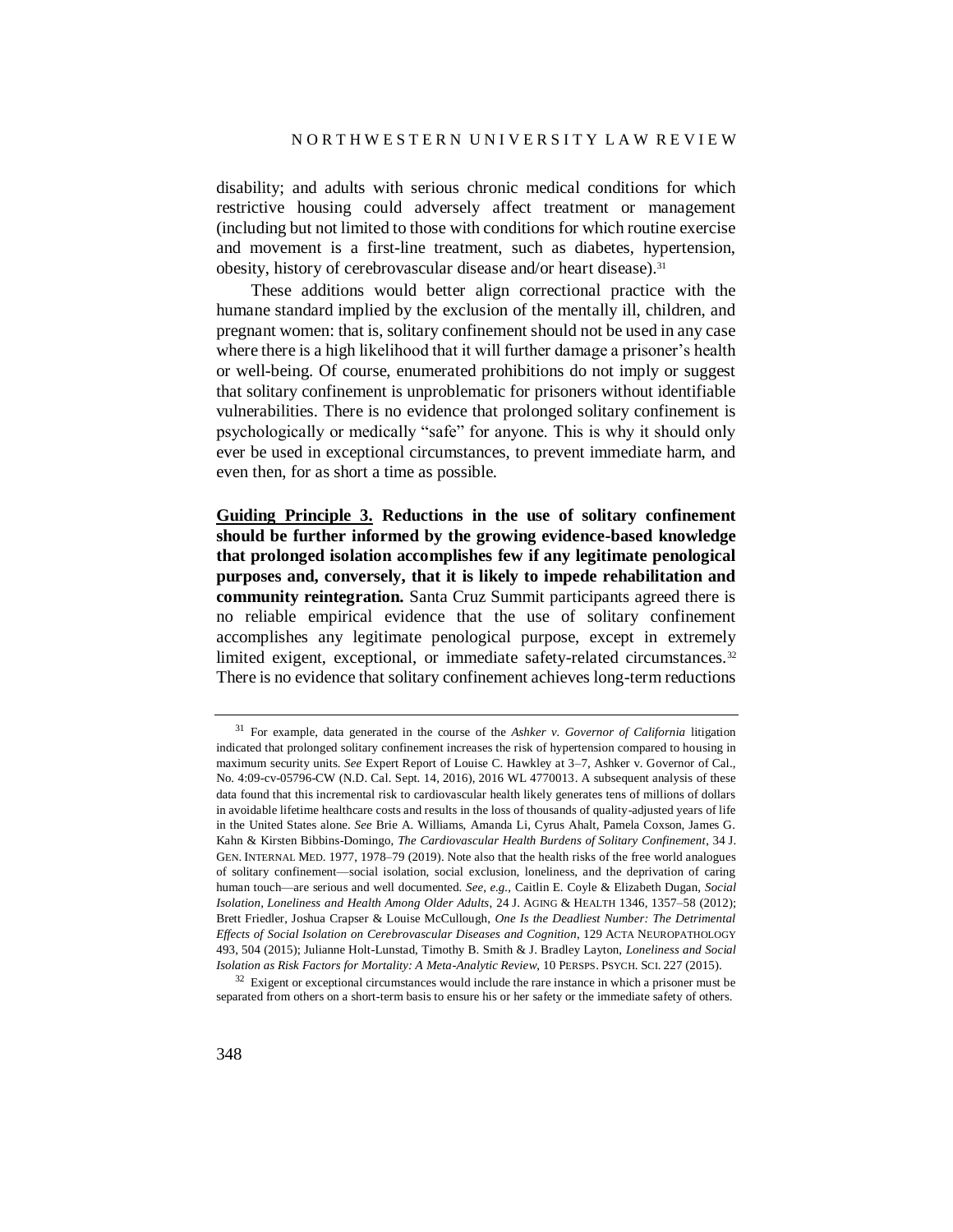in prison violence, overall or in individual cases, and no evidence that it is a successful mechanism for the control or reduction of prison gangs.<sup>33</sup> If rare exigent or exceptional circumstances exist that justify its use (i.e., imminent danger to self or others), solitary confinement should be limited to as short a period as absolutely necessary (i.e., from a few hours to no more than a fifteen-day maximum). Thereafter, persons placed in solitary confinement should be returned to the least restrictive housing conditions possible, and correctional and clinical staff must develop a longer-term plan to maintain safety that does not rely exclusively on isolation.<sup>34</sup>

In addition to the lack of any reliable evidence that solitary confinement achieves legitimate penological goals, there is reason to believe that it operates at cross-purposes with a number of them. There is no recognized theory of rehabilitation or program of positive behavior change that relies on prolonged isolation. To the contrary, regimes of harsh punishment and deprivation are generally regarded as counterproductive in these efforts. Instead, substantial evidence shows that prolonged solitary confinement has harmful and potentially disabling psychological and medical consequences, may increase rather than decrease the likelihood of subsequent recidivism, <sup>35</sup> and is unquestionably more expensive than other forms of confinement. The fact that solitary confinement incurs significant physical, psychological, and economic costs yet fails to achieve even limited penological goals renders the practice even more problematic and less justifiable.

## **Guiding Principle 4. Solitary confinement reform is consistent with ongoing efforts to address and enhance correctional officer health and**

<sup>33</sup> *See generally, e.g.*, MARK COLVIN, THE PENITENTIARY IN CRISIS: FROM ACCOMMODATION TO RIOT IN NEW MEXICO (1992) (documenting widespread abuse of inmates and arguing that, given the conditions of overcrowding and violence, prisons do not serve the putative purpose of rehabilitation); SHARON SHALEV, SUPERMAX: CONTROLLING RISK THROUGH SOLITARY CONFINEMENT (Taylor & Francis 2011) (exploring the dynamics of supermax prisons—from physical design to the social interactions between prisoners and guards—and questioning solitary confinement's continued use in light of its failures); Chad S. Briggs, Jody L. Sundt & Thomas C. Castellano, *The Effect of Supermaximum Security Prisons on Aggregate Levels of Institutional Violence*, 41 CRIMINOLOGY 1341, 1367–70 (2003). *See also* Robert G. Morris, *Exploring the Effect of Exposure to Short-Term Solitary Confinement Among Violent Prison Inmates*, 32 J. QUANTITATIVE CRIMINOLOGY 1, 17, 19–20 (2016); Keramet A Reiter, *Parole, Snitch, or Die: California's Supermax Prisons and Prisoners, 1997–2007*, 14 PUNISHMENT & SOC'Y 530, 541–43 (2012); Jody L. Sundt, Thomas C. Castellano & Chad S. Briggs, *The Sociopolitical Context of Prison Violence and Its Control: A Case Study of Supermax and Its Effect in Illinois*, 88 PRISON J. 94, 115–18 (2008).

<sup>34</sup> Indefinite use of solitary confinement (for example, using consecutive fifteen-day placements) does not constitute an appropriate long-term correctional plan. Reaching the fifteen-day maximum period should trigger an immediate review to determine an alternative and more appropriate plan for the prisoner's care.

<sup>35</sup> Lovell et al., *Recidivism of Supermax Prisoners*, *supra* note [26,](#page-8-0) at 643–45.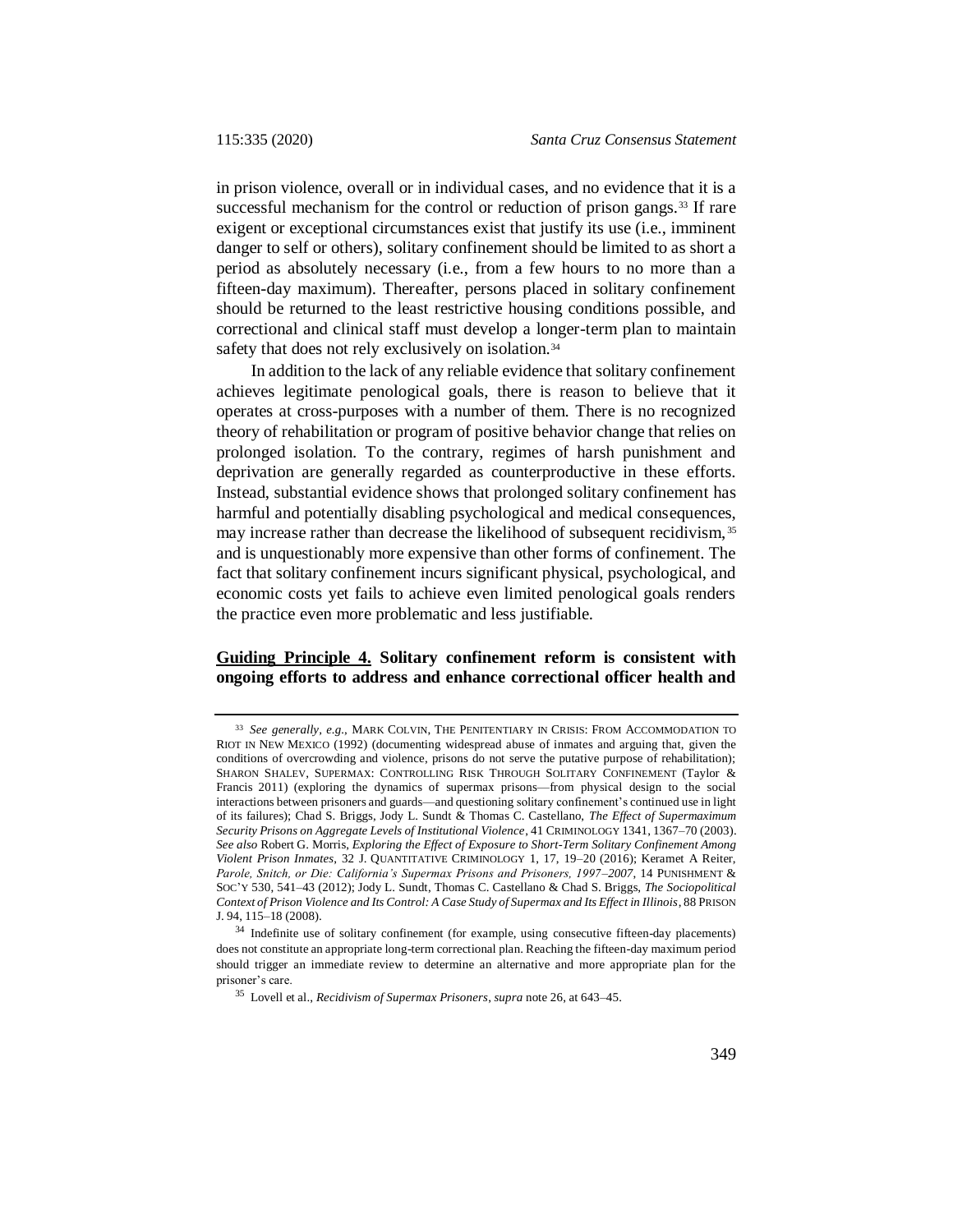**wellness, which can be adversely affected by the inhumane conditions and practices that often exist inside isolation units.** In the years since the Istanbul Statement was issued, a small but growing body of research has documented a genuine health "crisis" in the correctional workforce. Preliminary evidence and expert opinion suggest that this crisis is linked to the dehumanizing and often violent environments in which staff work.<sup>36</sup> In the United States, the life expectancy of a correctional officer is less than sixty years—more than fifteen years less than the national average for men.<sup>37</sup> They report trauma at nearly twice the rate of military veterans and one study found that one in ten officers had contemplated suicide. Perhaps not surprisingly, a host of stress-related maladies—including cardiovascular disease, diabetes, substance use disorders, and other chronic illnesses—are disproportionately prevalent in this workforce.<sup>38</sup>

The limited literature on health and wellness in the correctional workforce has not yet established a direct, specific link between these adverse outcomes and working in high-stress, high-security, and dehumanizing isolation units.<sup>39</sup> However, U.S. prison systems that have undertaken solitary confinement reform report marked improvement along a number of dimensions, including in staff morale associated with measured

<sup>&</sup>lt;sup>36</sup> Much of this research has been conducted in prison systems in the United States, but there is no reason to believe that the same kind of dehumanizing and morally disengaging work environments, to the extent that they exist in other prison systems in different countries, would result in significantly different outcomes. For a conceptual analysis of the way that key aspects of correctional environments may affect the behavior of correctional staff as well as prisoners, see generally Joanna Weill & Craig Haney, *Mechanisms of Moral Disengagement and Prisoner Abuse*, 17 SOC. ISSUES & PUB. POL'Y 286, 295–311 (2017) (arguing that "routine prison practices and procedures" cause correctional officers to become morally disengaged from their actions, which in turn leads to more abuse of prisoners).

<sup>37</sup> JAIME BROWER, U.S. DEP'T OF JUSTICE OFFICE OF JUSTICE PROGRAMS DIAGNOSTIC CTR., CORRECTIONAL OFFICER WELLNESS AND SAFETY LITERATURE REVIEW 10 (2013).

<sup>38</sup> *See, e.g.*, MICHAEL D. DENHOF & CATERINA G. SPINARIS, DESERT WATERS CORR. OUTREACH, PREVALENCE OF TRAUMA-RELATED HEALTH CONDITIONS IN CORRECTIONAL OFFICERS: A PROFILE OF MICHIGAN CORRECTIONS ORGANIZATION MEMBERS (2016), http://desertwaters.com/wpcontent/uploads/2016/07/MCO-Paper\_FINAL.pdf [https://perma.cc/CS2V-R4TJ]; AMY E. LERMAN, UNIV. OF CAL., BERKELEY, OFFICER HEALTH AND WELLNESS: RESULTS FROM THE CALIFORNIA CORRECTIONAL OFFICERS SURVEY (2017), https://gspp.berkeley.edu/assets/uploads/research/pdf/executive\_summary\_08142018.pdf [https://perma.cc/W8GD-VUKH]; Frances E. Cheek & Marie Di Stefano Miller, *The Experience of Stress for Correction Officers: A Double-Bind Theory of Correctional Stress*, 11 J. CRIM. JUST. 105, 106–07, 110–13 (1983); Colette Peters, *Investing in People: Improving Corrections Staff Health and Wellness. Notes from the Field Series*, NAT'L INST. OF JUST. (Aug. 28, 2018), https://nij.ojp.gov/topics/articles/investing-people-improving-corrections-staff-health-and-wellness [https://perma.cc/VWL6-HTWA].

<sup>&</sup>lt;sup>39</sup> Because officers typically transfer among numerous units over the course of a career, establishing such a scientific link presents a number of methodological and ethical challenges.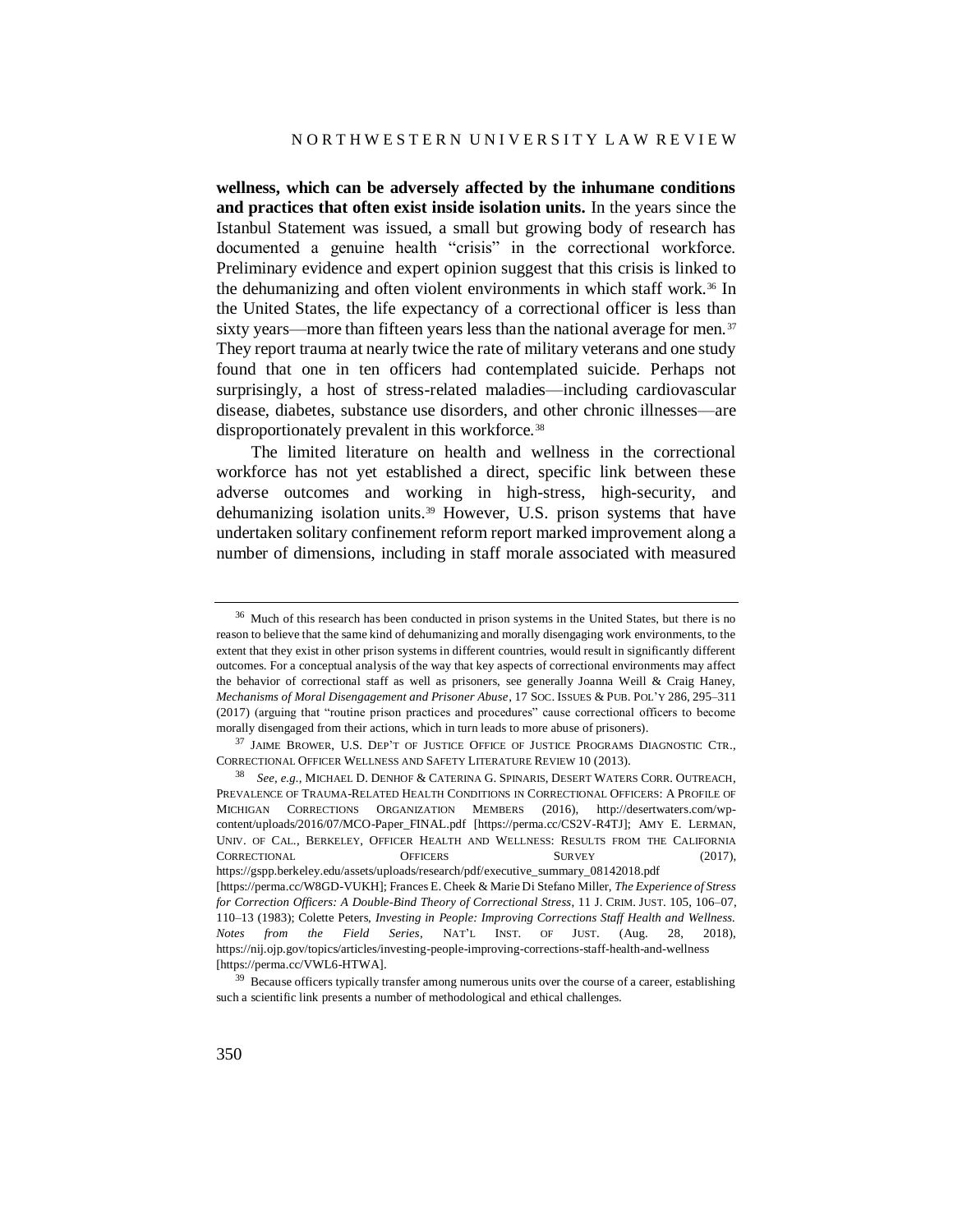reductions in staff's use of force and staff assaults.<sup>40</sup> Other systems that have invested in staff wellness view changes to the working environment, particularly in their most restrictive units, as essential to addressing the crisis in correctional staff health. As health and wellness among correctional staff continues to motivate policy change, it is important to emphasize the ways in which solitary confinement reform can significantly benefit correctional staff as well as prisoners.

**Guiding Principle 5. The unique ethical challenges faced by correctional medical and mental health care providers who work inside solitary confinement units are not easily resolved and serve as additional professional justifications for greatly restricting its use and prohibiting outright especially vulnerable populations from being subjected to the practice.** Whether providing medical and mental health care to people held in solitary confinement can be consistent with the ethical practice of medicine and mental health care is a difficult, ongoing debate.<sup>41</sup> This is especially true when the correctional purpose for the care is to restore or maintain the prisoner in order to initiate or prolong his retention in solitary confinement.

<span id="page-16-0"></span>For example, one important provision of the Nelson Mandela Rules, Rule 46, affirms the general principle of medical ethics prohibiting health care professionals from participating in any "disciplinary sanctions or other restrictive measures."<sup>42</sup> The Rule explicitly requires that health care

[https://perma.cc/TBG5-MHMS].

<sup>41</sup> Many healthcare providers and medical and mental health professional groups consider solitary confinement conditions to be cruel, inhuman, and degrading treatment. *See, e.g.*, *Solitary Confinement (Isolation),* NAT'L COMM'N ON CORRECTIONAL HEALTHCARE (Apr. 10, 2016), http://www.ncchc.org/solitary-confinement [https://perma.cc/SGV8-SE3F] [hereinafter *Solitary Confinement Position Statement*]; *see also* sources cited *supra* note[s 29](#page-12-0)[–30.](#page-12-1)

<sup>42</sup> The principle of medical ethics, and its application to the prison environment, as set out in Rule 46 has been upheld by the World Medical Association, the World Health Organization, and others. *See, e.g.*, HUMAN RIGHTS CENTRE, UNIV. OF ESSEX & PENAL REFORM INT'L, ESSEX PAPER 3: INITIAL GUIDANCE ON THE INTERPRETATION AND IMPLEMENTATION OF THE UN NELSON MANDELA RULES 66– 70, 96–97 (2016), https://rm.coe.int/16806f6f50 [https://perma.cc/79ZJ-8NBT]; Jean-Pierre Restellini & Romeo Restellini, *Prison-Specific Ethical and Clinical Problems*, *in* WHO REG'L OFFICE FOR EUR., PRISONS AND HEALTH 11, 11–16 (Stefan Enggist, Lars Møller, Gauden Galea & Caroline Udesen eds.,

<sup>40</sup> *See, e.g.*, ACLU OF ME., CHANGE IS POSSIBLE: A CASE STUDY OF SOLITARY CONFINEMENT REFORM IN MAINE (2013), https://www.aclu.org/report/change-possible-case-study-solitaryconfinement-reform-maine [https://perma.cc/K3AY-LG58]; David Kidd, *'I'm Somewhere Bettering Myself': Prison Reform Unlike Any Other in America*, GOVERNING (Aug. 2018) https://www.governing.com/topics/public-justice-safety/gov-north-dakota-prison-criminal-justicereform.html [https://perma.cc/CTU7-HM5R]; Rick Raemisch, *Why I Ended the Horror of Long-Term Solitary in Colorado's Prisons*, ACLU (Dec. 5, 2018, 4:30 PM), https://www.aclu.org/blog/prisonersrights/solitary-confinement/why-i-ended-horror-long-term-solitary-colorados-prisons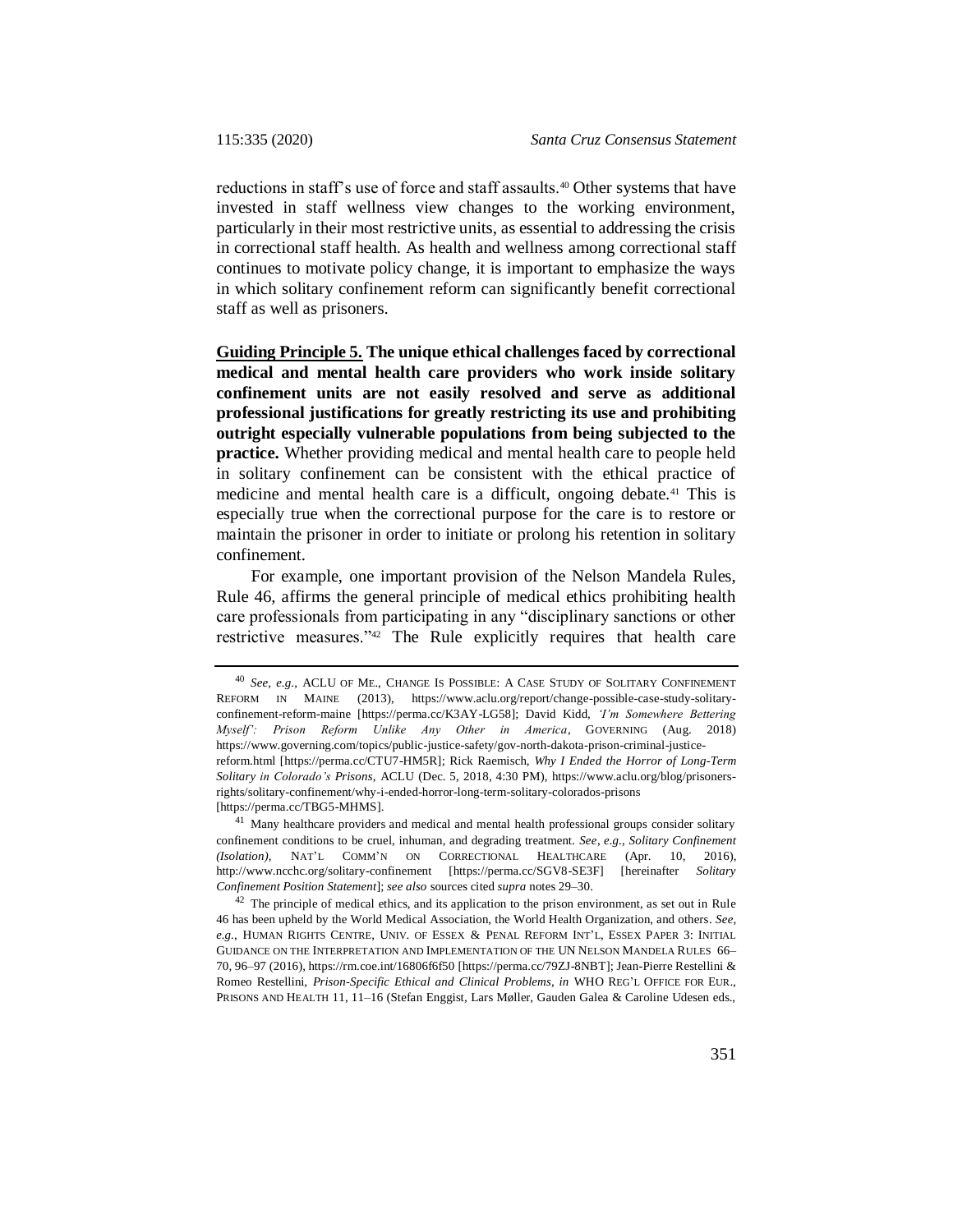professionals monitor and report all adverse physical or mental health effects associated with solitary confinement *and* advocate for their patients' relief when such harms arise.<sup>43</sup> Notably, Rule  $46(3)$  also requires that prisons grant health care personnel the "authority to review and recommend changes to the involuntary separation of a prisoner in order to ensure that such separation does not exacerbate the medical condition or mental or physical disability of the prisoner."<sup>44</sup> As such, the Nelson Mandela Rules clarify and codify the affirmative duty of health care professionals to advance solitary confinement reform in their daily practice, but stop short of explicitly prohibiting clinicians from providing care in such circumstances.

The affirmative duty of health care providers to oppose solitary confinement was endorsed by the United States' National Commission on Correctional Health Care (NCCHC) in April 2016. The NCCHC statement affirms the essential principles contained in Rule 46 of the Nelson Mandela Rules, deeming solitary confinement lasting longer than fifteen consecutive days "cruel, inhumane, and degrading treatment, and harmful to an individual's health."<sup>45</sup> It also provides clear guidelines for health care professionals working in solitary confinement settings. The NCCHC statement acknowledges that tensions and conflicts often arise in these settings between correctional mandates and the professional and ethical responsibilities of health care providers. However, the statement also takes the important step of providing a set of principles by which health care providers may resolve some of these potential ethical conflicts. For example, the NCCHC statement both affirms correctional health professionals' primary duty to the wellness of their patients and specifically prohibits health care professionals from participating in the *process by which a prisoner is placed in solitary confinement*. In particular, health care professionals are prohibited from opining on whether prisoners are sufficiently healthy to be placed or remain in such conditions.

<sup>2014);</sup> *WMA Statement on Solitary Confinement*, in 65 WORLD MED. J., Nov. 2019, at 39, 39–41, https://www.wma.net/wp-content/uploads/2019/12/wmj\_3\_2019\_WEB.pdf [https://perma.cc/UAB4- J5F8].

<sup>43</sup> NELSON MANDELA RULES, *supra* not[e 2,](#page-0-0) at 14.

<sup>44</sup> *Id.*

<sup>45</sup> *Solitary Confinement Position Statement*, *supra* note [41;](#page-16-0) *see also* Jeffrey L. Metzner & Jamie Fellner, *Solitary Confinement and Mental Illness in U.S. Prisons: A Challenge for Medical Ethics,* 38 J. AM. ACAD. PSYCHIATRY & L. 104, 106 (2010). For a discussion of just one example of the complex ethical issues with which mental health and medical professionals are presented in these settings, see J. Wesley Boyd, *Force-Feeding Prisoners Is Wrong*, 17 AM. MED. ASS'N J. ETHICS 904, 905–07 (2015). For additional discussion of the complicated role of health care professionals in solitary confinement, see Cyrus Ahalt, Alex Rothman & Brie A. Williams, *Examining the Role of Healthcare Professionals in the Use of Solitary Confinement*, 359 BRITISH MED. J., Oct. 2017, at 1.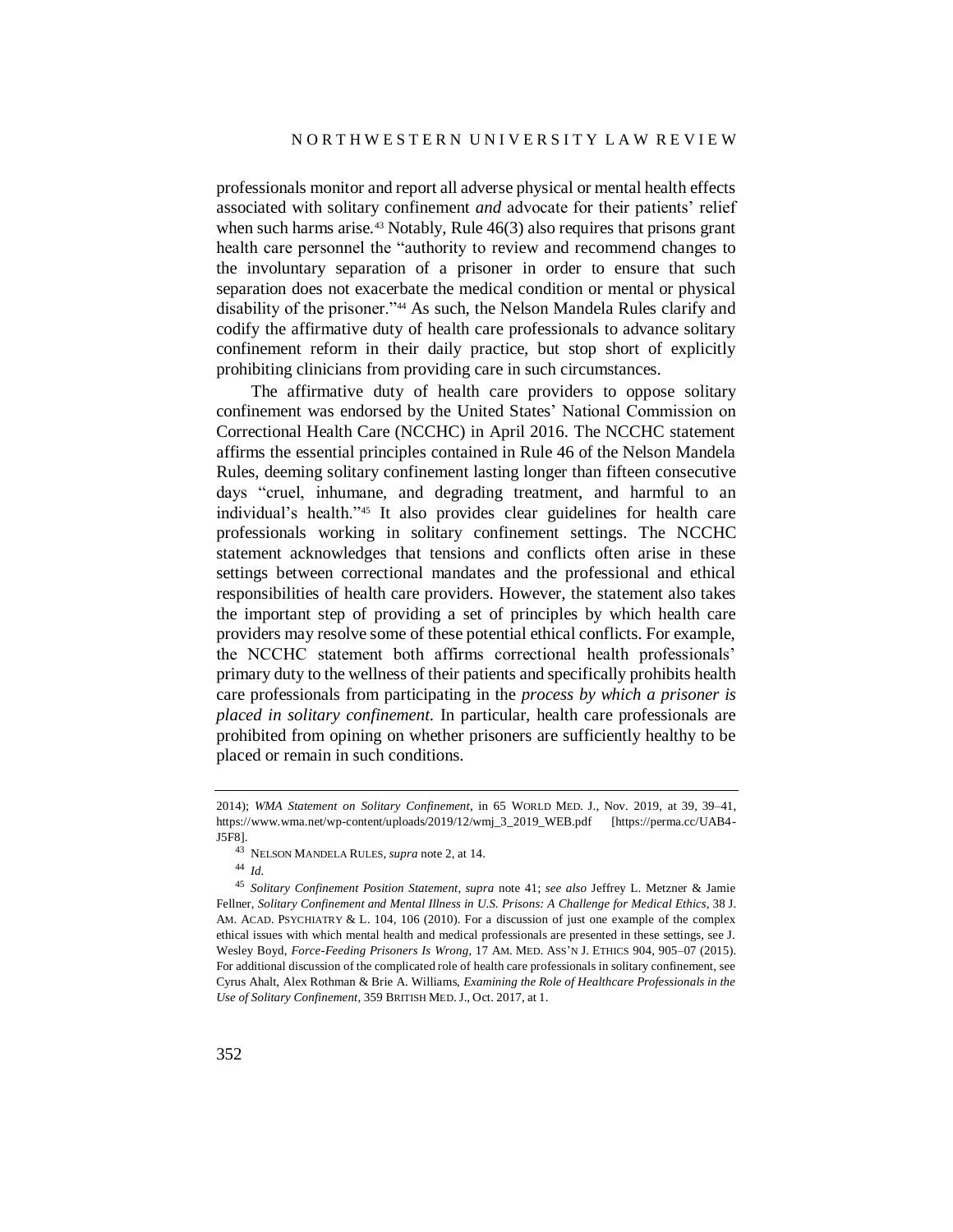Similarly, the NCCHC principles call for clinicians to adhere to medical standards of patient respect and confidentiality in solitary confinement as elsewhere. They specifically require that medical examinations be conducted in the most private, least restrictive setting possible, without restraints and out of the presence of custody officials "unless there is a high risk of violence."<sup>46</sup> In addition, the NCCHC statement emphasizes that persons in solitary confinement "should have as much human contact as possible" *and* that health care professionals should "advocate with correctional officials to establish policies prohibiting the use of solitary confinement for juveniles and mentally ill individuals, and limiting its use to less than 15 days for all others."<sup>47</sup> Echoing the Nelson Mandela Rules, the statement calls on healthcare providers to be a force for solitary confinement reform in their institutions and implies that care should not be diminished in any way by the patient's housing or disciplinary status.

The central tension for healthcare professionals asked to care for patients in solitary confinement—does the provision of care to patients confined to solitary confinement itself enable the practice, thus amounting to participation in punishment, and/or constitute endorsement or support of a cruel, inhuman, and degrading treatment?—was not resolved at the Santa Cruz Summit despite considerable discussion and deliberation. However, participants affirmatively endorsed the principles and prescriptions for the provision of care as set out in Rule 46 of the Nelson Mandela Rules, the NCCHC Position Statement, and similar guidelines issued by comparable international organizations, including the following:

- It is a violation of the central medical ethic "to do no harm" for health care professionals to be involved in nonclinical decision-making processes and procedures, including to render an opinion on the ability or suitability of any individual to withstand exposure to solitary confinement.
- Health care professionals have an affirmative duty to A) conscientiously and effectively monitor patients in settings of isolation given the high likelihood of those settings to cause harm and B) to recommend relief from such settings when they observe evidence that such release will be a benefit to patient health.
- Medical professionals should not allow conditions of confinement to dictate any departure of patient care from community standards in the extent, setting, or nature of the care they provide; for example, socalled "cell front" contacts—the examination of a patient through cell

<sup>46</sup> *Solitary Confinement Position Statement*, *supra* not[e 41.](#page-16-0)

<sup>47</sup> *Id.*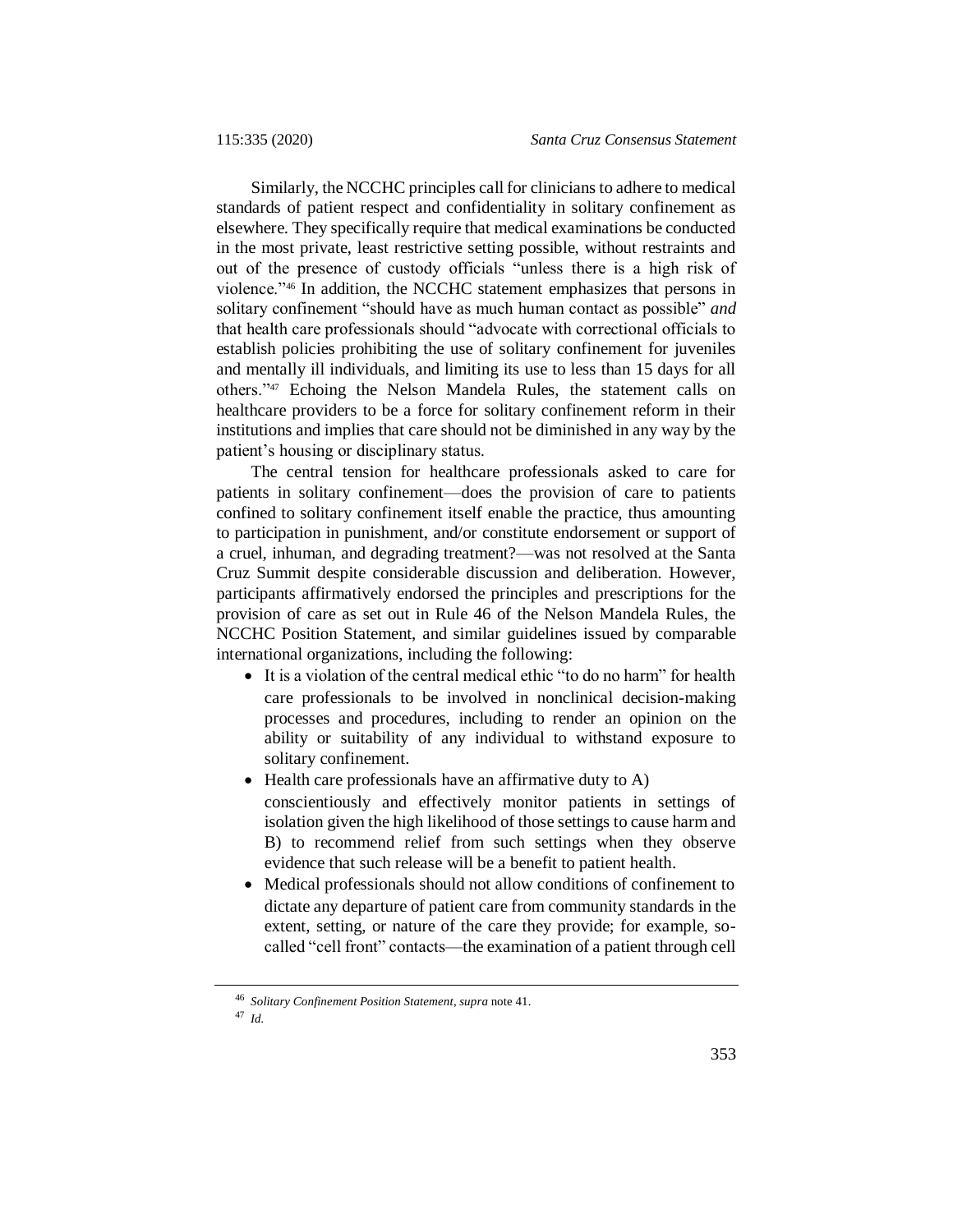bars—do not substitute for actual medical or psychological evaluations that must take place in appropriate clinical settings without restraints unless there is an immediate risk of actual harm.

 Any psychological or physical health-related assessment of a person living in isolated confinement should include documentation of any and all observable or possible ill effects of solitary confinement on that person's health status.

In addition, the Santa Cruz Summit participants also agreed that correctional systems that use solitary confinement have a responsibility to educate health and correctional staff about the risks and harms commonly associated with prolonged and/or indefinite isolation. This includes how to assess changes in behavior or appearance that may indicate an imminent or ongoing physical or mental health concern and/or decompensation. Fundamentally, health care providers should always be accountable to health institutions and medical boards. The fact that in some systems, such as in the United States, accountability is primarily to the correctional authority and only secondarily to outside health organizations is problematic. Summit participants were not uniformly reassured by existing efforts by policymakers to ensure proper accountability, by correctional leadership to educate staff, or by staff to provide adequate care to persons held in solitary confinement. Their inability to reach consensus on the fundamental question of whether ethical care can be provided at all in the context of solitary confinement itself suggests an urgent need to dramatically scale back this practice.

**Guiding Principle 6. Meaningful forms of external and internal monitoring and oversight are essential to buttress and advance solitary confinement reform and should aid in reducing the considerable variation in policy and practice that exists between different correctional systems.** External monitoring and oversight are critical components of the process by which prison systems significantly reduce their use of solitary confinement. Oversight bodies, processes, and enforcement mechanisms are essential to ensure accountability, identify violations of the aforementioned principles, and correct instances where correctional or clinical practice falls below minimum standards. They can also assist in the dissemination of best practices across jurisdictions and establish common compliance standards. The Santa Cruz Summit's international participants emphasized that monitoring and oversight must be long-term and multilayered. For example, the European Union model includes comprehensive monitoring visits every four to five years by an international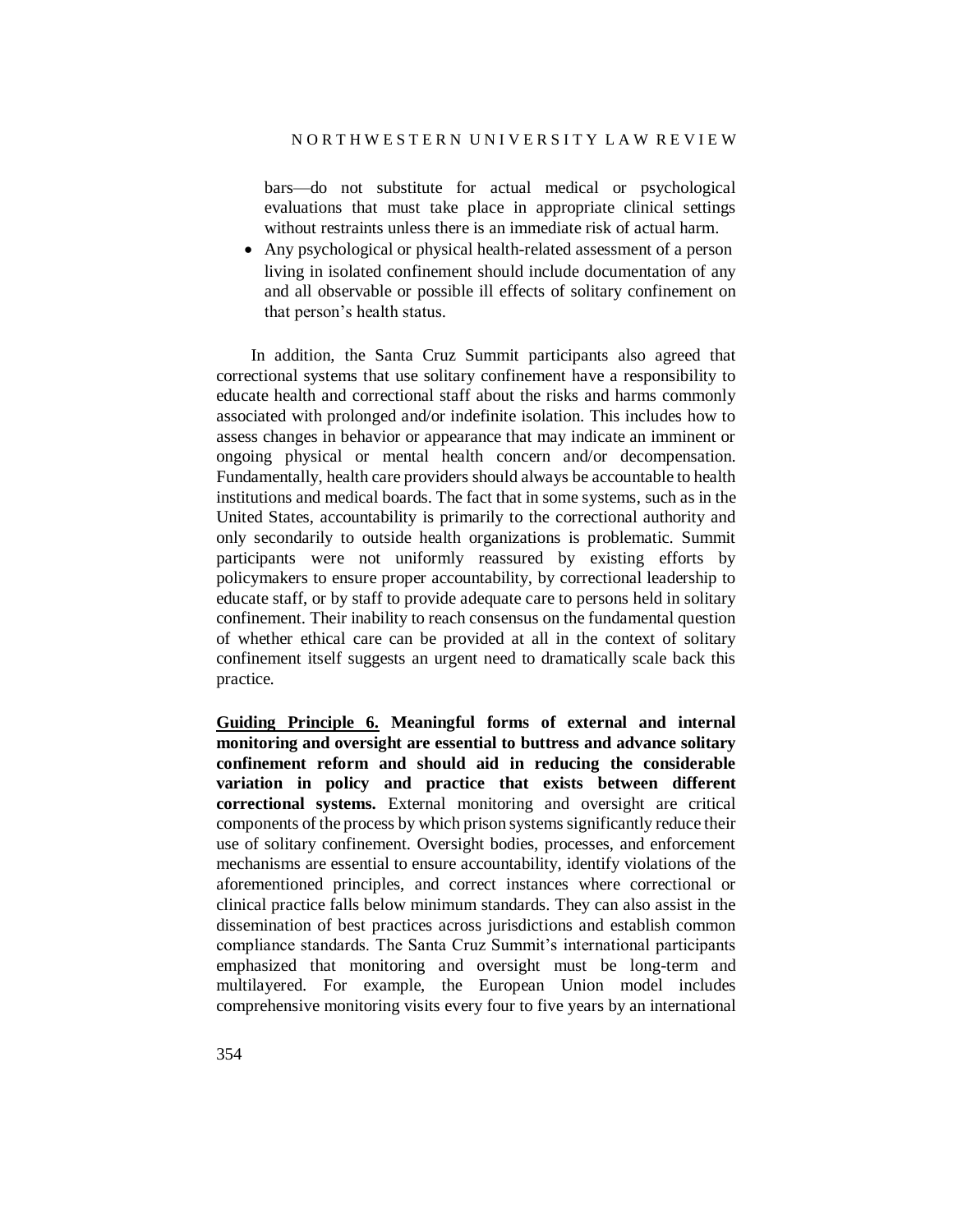agency—the Committee for the Prevention of Torture and Inhuman or Degrading Treatment or Punishment (CPT) is specifically tasked with identifying and eliminating aberrant, problematic prison practices within the forty-seven European member states. Additional and more frequent monitoring and national oversight is done by an independent government ombudsman or nongovernmental organizational and, in some instances, even more regular local oversight occurs. For example, in Scotland, volunteer laypeople from local communities visit prisons to observe and, when necessary, report on troubling conditions of confinement or correctional practices.<sup>48</sup>

**Guiding Principle 7. As more prison systems significantly limit or eliminate solitary confinement, it is important that stakeholders document and disseminate evidence about the impact of these reforms, including that well-designed, properly implemented changes can reduce harm to incarcerated persons and correctional staff alike and, in many cases, enhance safety and security inside correctional facilities and for the public at large.** Much of the apprehension over limiting the use of solitary confinement is rooted in concerns that greatly restricting or eliminating the practice will leave correctional staff and prisoners vulnerable to violence and mistreatment, and that correctional facilities may become chaotic and ungovernable. Yet, in jurisdictions where solitary confinement has been substantially reduced, the evidence to date is that the opposite has occurred. The emerging evidence is that solitary confinement reform benefits persons who both live and work in correctional environments, including correctional staff. In Maine, for example, workman's compensation claims declined from \$200,000 to \$40,000 in the span of two years following a rapid and significant reduction in the use of solitary confinement at the state's primary maximum security prison.<sup>49</sup> Staff assaults also significantly decreased, as did incidents of prisoner self-harm, which are often traumatic

<sup>&</sup>lt;sup>48</sup> DAVID STRANG, HM INSPECTORATE OF PRISONS FOR SCOT., WHAT NEXT FOR PRISONS IN SCOTLAND? REFLECTIONS ON FIVE YEARS AS HM CHIEF INSPECTOR OF PRISONS FOR SCOTLAND (2018), https://www.prisonsinspectoratescotland.gov.uk/publications/what-next-prisons-scotland [https://perma.cc/C6X7-Q4JY]; *see also, e.g.*, ROSA RAFFAELLI, CITIZENS' RIGHTS & CONSTITUTIONAL AFFAIRS, EUROPEAN PARLIAMENT, PRISON CONDITIONS IN THE MEMBER STATES: SELECTED EUROPEAN STANDARDS AND BEST PRACTICES 2 (2017), https://www.europarl.europa.eu/RegData/etudes/BRIE/2017/583113/IPOL\_BRI(2017)583113\_EN.pdf [https://perma.cc/9N4K-VUXG].

<sup>49</sup> Maurice Chammah, *Stepping Down from Solitary Confinement*, ATLANTIC (Jan. 7, 2016), https://www.theatlantic.com/politics/archive/2016/01/solitary-confinement-reform/422565/ [https://perma.cc/B2C5-4M3D].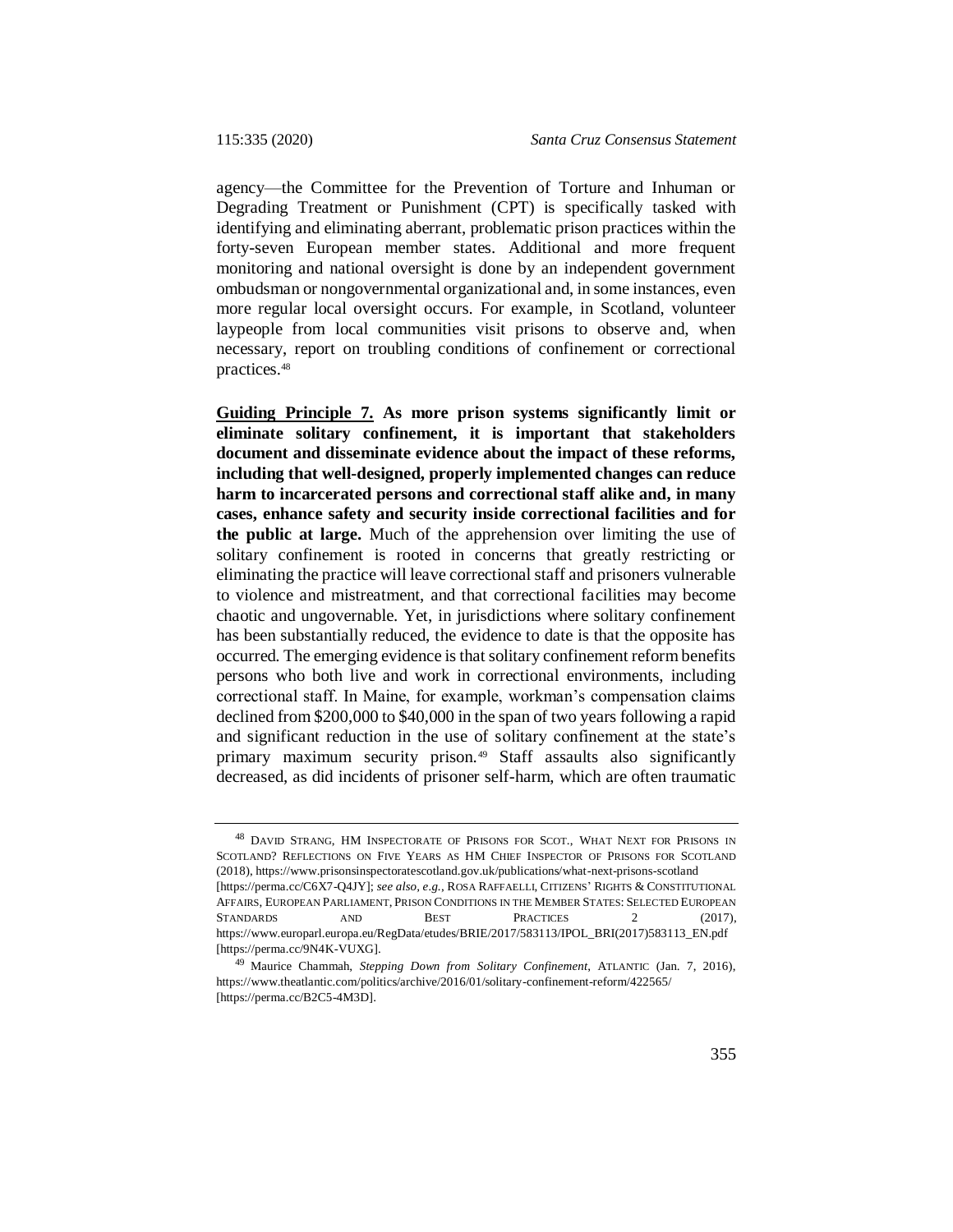for staff responders as well. Trends in North Dakota and Colorado—two states that also dramatically reduced their use of solitary confinement —were comparable and, over time, staff morale notably improved.<sup>50</sup> As additional studies of the impact of solitary confinement reform are undertaken, it is important that the broad benefits of solitary confinement reform are well documented and that the documentation of these outcomes is disseminated as broadly as possible.

**Guiding Principle 8. Because the overuse of solitary confinement typically reflects and is related to dysfunction that exists in the larger correctional systems in which it is deployed, its reform should be recognized as part of the broader movement to reform prisons generally and to end the overuse of incarceration and the policies and practices that give rise to it.** Like mass incarceration generally, solitary confinement is an inherently dehumanizing practice. It is often unjustly or unnecessarily imposed and plagued by racial bias. Moreover, it is incompatible with the ostensible goals of imprisonment—achieving safer prisons and free-world communities and a healthier society.<sup>51</sup> Framing solitary confinement as a gratuitous increase in the punishment that is already legally imposed on lawbreakers (incarceration) and as a practice that is incompatible with what should be one of the primary goals of imprisonment (successfully reintegrating formerly incarcerated persons back into society) underscores the conceptual connection between these closely aligned reform movements. That is, the official proclamations and statements by scholars, practitioners, and advocates from the medical, correctional, political, labor, religious, human rights, public health, and public safety communities about the need to significantly limit, if not eliminate, the use of solitary confinement are consistent with the larger movement to address and reduce mass incarceration.<sup>52</sup> Both movements can and should proceed in tandem.

 $50\,$  For a thoughtful discussion of the positive aftermaths of some of these successful reforms, see THE ASS'N OF STATE CORR. ADMR'S & THE LIMAN CTR. FOR PUB. INTEREST LAW AT YALE LAW SCH., WORKING TO LIMIT RESTRICTIVE HOUSING: EFFORTS IN FOUR JURISDICTIONS TO MAKE CHANGES 4, 8 (2018), https://law.yale.edu/sites/default/files/documents/pdf/Liman/asca\_liman\_2018\_workingtolimit.p df [https://perma.cc/FA3U-8SS4].

 $^{51}$   $See,$   $e.g.,$  JOHN J. GIBBONS & NICHOLAS DE B. KATZENBACH, THE COMM'N ON SAFETY & ABUSE IN AMERICA'S PRISONS, CONFRONTING CONFINEMENT (2006), https://www.vera.org/downloads/Publications/confrontingconfinement/legacy\_downloads/Confronting\_ Confinement.pdf [https://perma.cc/5TWC-8HWW]; NAT'L RESEARCH COUNCIL OF THE NAT'L ACADS., THE GROWTH OF INCARCERATION IN THE UNITED STATES: EXPLORING CAUSES AND CONSEQUENCES 320–333 (Jeremy Travis et al. eds., 2014).

 $52$  In the United States alone, in addition to those mentioned above, organizations recently issuing formal statements include: the American Academy of Child and Adolescent Psychiatry, *Solitary*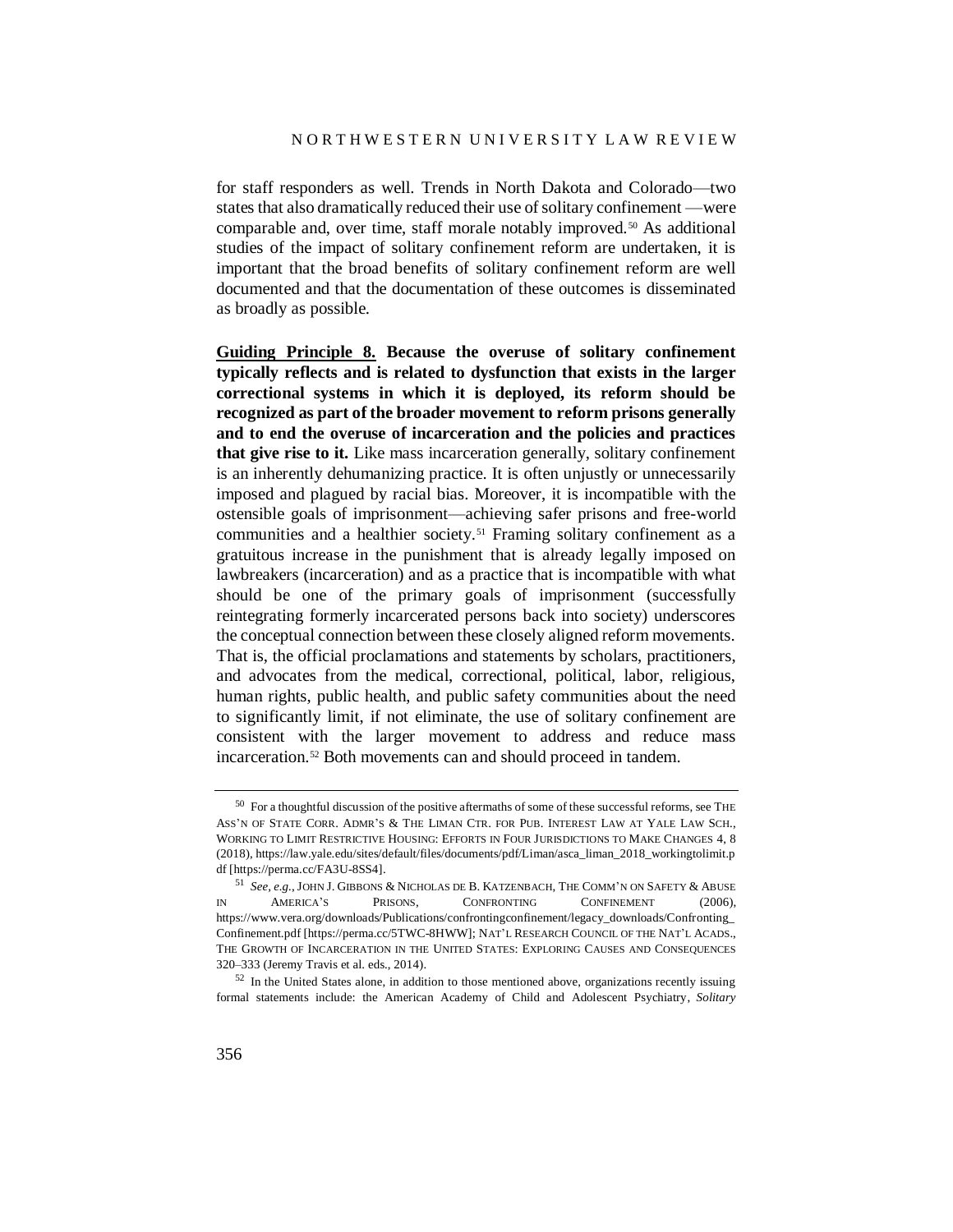#### **CONCLUSION**

The Santa Cruz Summit on Solitary Confinement and Health consisted of a group of international, interdisciplinary experts on solitary confinement who convened to review the current state of knowledge pertaining to solitary confinement reform. Participants collaborated to develop and achieve consensus on eight guiding principles intended to advance reform efforts. The principles were based on widely accepted evidence that solitary confinement is a form of psychological and physical trauma that places prisoners at significant risk of serious psychological and medical harm. Solitary confinement also can have serious adverse effects on the correctional and clinical staff members who are charged with administering it. The practice achieves few, if any, legitimate penological purposes that cannot be accomplished through less harmful alternatives and is ultimately incompatible with correctional security and public safety goals.

In the first and core Summit consensus principle, participants reaffirmed the 2008 Istanbul Statement that solitary confinement represents a form of trauma that places the mental and physical health of those exposed to it at significant risk of harm. If it is used at all, it must be reserved for the most exceptional cases, only when absolutely necessary, and even then, for

*Confinement of Juvenile Offenders*, *supra* note [29;](#page-12-0) the American Bar Association, AM. BAR ASS'N, RESOLUTION 108A (2018),

https://www.americanbar.org/content/dam/aba/images/abanews/mym2018res/108a.pdf

<sup>[</sup>https://perma.cc/NC2C-R5CY]; the American Psychiatric Association, POSITION STATEMENT ON SEGREGATION OF PRISONERS WITH MENTAL ILLNESS, *supra* note [15;](#page-5-0) the American Psychological Association, Letter from Am. Psych. Ass'n to Senator Cory Booker (June 8, 2017) (supporting the Maintaining Dignity and Eliminating Unnecessary Restrictive Confinement of Youths (MERCY) Act of 2017); the American Public Health Association, *Solitary Confinement as a Public Health Issue*, *supra* note [29;](#page-12-0) Mental Health America, *Position Statement 56: Mental Health Treatment in Correctional Facilities*, MENTAL HEALTH AM. (Mar. 7, 2015), https://www.mhanational.org/issues/positionstatement-56-mental-health-treatment-correctional-facilities [https://perma.cc/BY2G-GSGL]; the National Alliance on Mental Illness, NAT'L ALL. ON MENTAL ILLNESS, PUBLIC POLICY PLATFORM 68 (rev'd 12th ed. 2016), https://www.nami.org/NAMI/media/NAMI-Media/downloads/Public-Policy-Platform\_9-22-14.pdf [https://perma.cc/8KT9-W3YV]; the New York Bar Association, Letter from N.Y. City Bar to Members of the Bd. Of Corr. (Jan. 29, 2020), https://s3.amazonaws.com/documents.nycbar.org/files/2020641-

RestrictiveHousinginCorrectionalFacilities\_FINAL\_1.29.20.pdf [https://perma.cc/M256-U68A]; the New York State Council of Churches, *Resolution Opposing the Use of Prolonged Solitary Confinement in the Correctional Facilities of New York State and New York City*, N.Y. ST. COUNCIL OF CHURCHES, (Sept. 2012), https://sites.google.com/site/nyscouncilofchurches/priorities/on-solitary-confinement [https://perma.cc/KL3Z-L47N]; the Rabbinical Assembly, *Resolution on Prison Conditions and Prisoner Isolation*, RABBINICAL ASSEMBLY (May 21, 2012), https://www.rabbinicalassembly.org/story/resolution-prison-conditions-and-prisoner-isolation [https://perma.cc/Y22Q-PJPV]; and the American College of Correctional Physicians (formerly the

Society of Correctional Physicians), *Restricted Housing of Mentally Ill Inmates*, AM. C. OF CORRECTIONAL PHYSICIANS, http://accpmed.org/restricted\_housing\_of\_mentally.php [https://perma.cc/4P9P-2BKP].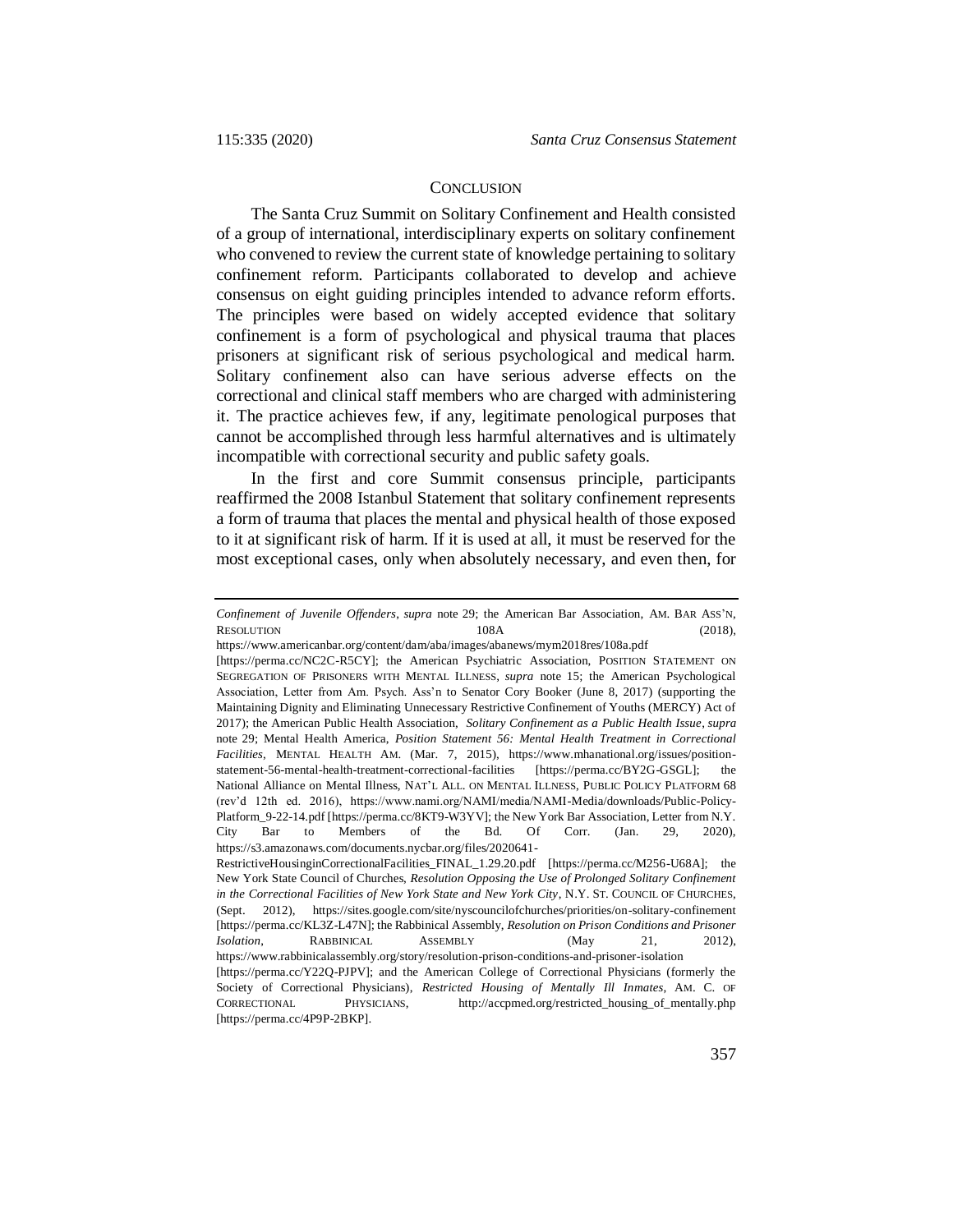only the shortest amount of time possible. For certain groups of vulnerable prisoners, however, the risk of harm is too great to ever permit solitary confinement to be used. As the evidence of solitary confinement's physical and mental health consequences has grown over the past decade, the debate over whether the provision of health care to people in solitary confinement violates medical ethics has intensified. This highlights the growing consensus among health care professionals that solitary confinement should be greatly restricted or eliminated. In addition, concern for the well-being of all persons likely to be adversely affected by solitary confinement practices, including correctional and clinical staff members, provides additional justification for major reform efforts.

Looking ahead, Summit participants identified robust systems of external monitoring and oversight as essential to advance solitary confinement reform by enforcing minimum standards and identifying best practices. As more prison systems reduce their use of solitary confinement, these best practices—and the range of benefits they yield for incarcerated persons, correctional and clinical staff members, and the public at large must be well documented and widely disseminated to accelerate reform. Finally, Summit participants acknowledged the urgency of the need for solitary confinement reform and its relationship to the broader movement and mission to end mass incarceration.

#### ACKNOWLEDGEMENTS

The Jacob & Valeria Langeloth Foundation funded the meeting with additional funding from Professor Craig Haney's University of California Presidential Chair, the Criminal Justice & Health Program at UC San Francisco, and the Center for Constitutional Rights at the University of Pittsburgh Law School.

Participants of the Santa Cruz Summit on Solitary Confinement and Health:

| Craig Haney          | Kevin Kempf          |
|----------------------|----------------------|
| <b>Brie Williams</b> | Robert King          |
| Jules Lobel          | <b>Terry Kupers</b>  |
| Cyrus Ahalt          | <b>Steven Miles</b>  |
| Everett Allen        | Alan Mitchell        |
| Leann Bertsch        | John Newman          |
| Jonathan Beynon      | Alison Pachynski     |
| Michael Bien         | Rick Raemisch        |
| Brad Brockmann       | Alexander A. Reinert |
| Dolores Canales      | Judith Resnik        |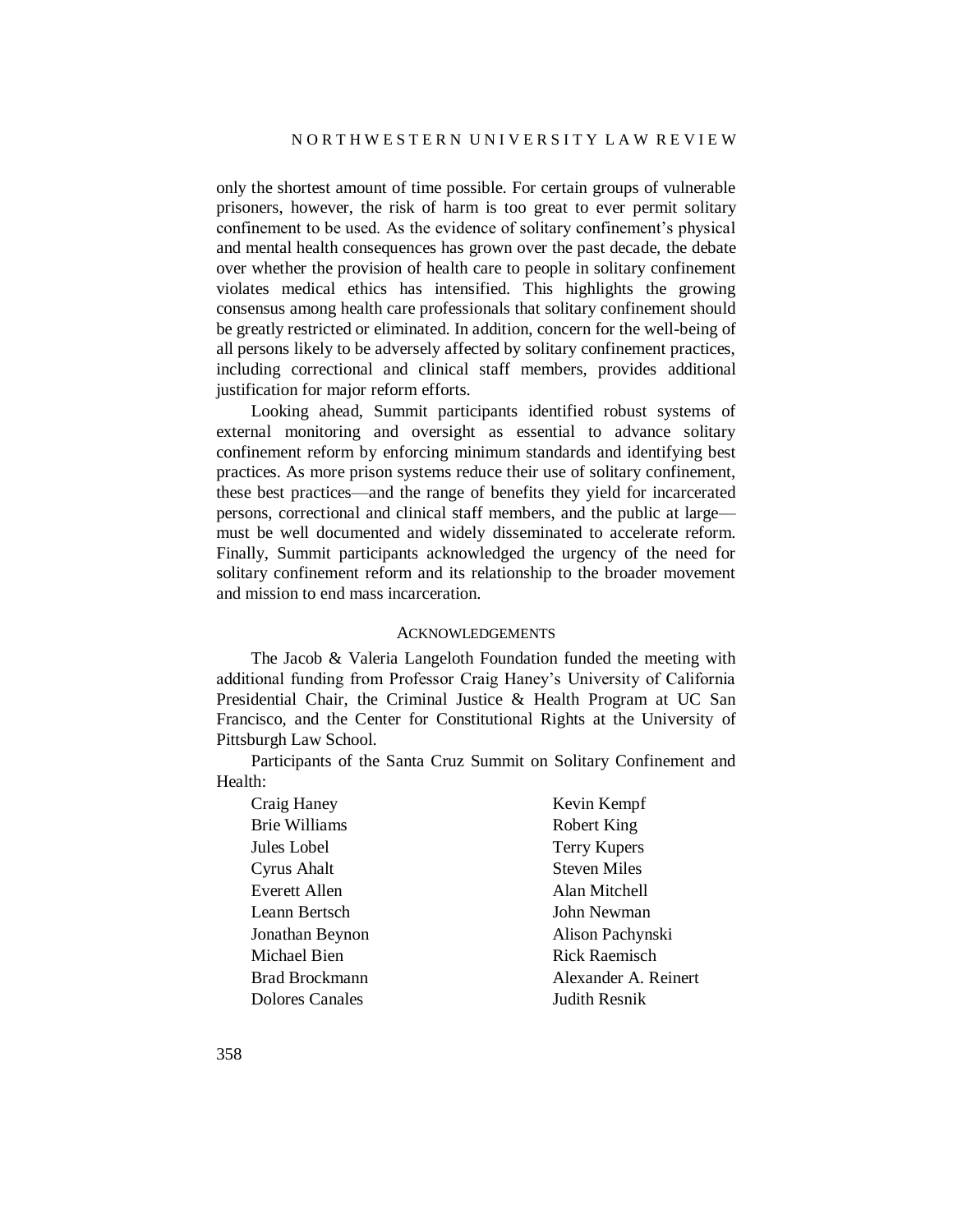Hugh Chetwynd Laura Rovner Andrew Coyle Marte Rua Dennis Curtis Peter Sharff Smith Steven Czifra Margo Schlanger Michele DiThomas Sharon Shalev David Fathi Donald Specter Amy Fettig Pablo Stewart Stuart Grassian Lello Tesema Are Hoidal Homer Venters Kristoffer Hoidal Marianne Vollan

115:335 (2020) *Santa Cruz Consensus Statement*

Albert Woodfox